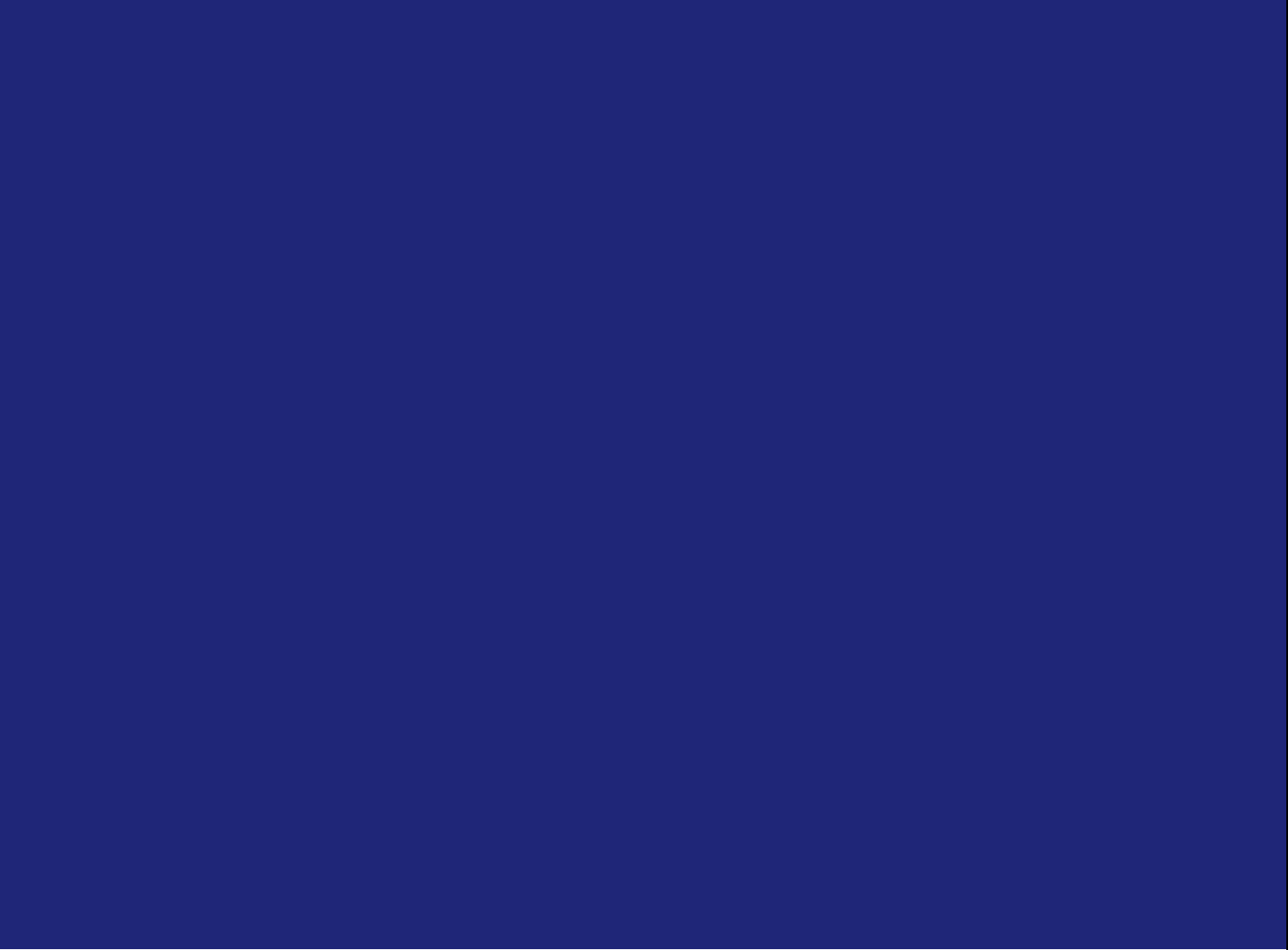# 目录

|                | 关于铁姆肯公司…………………………………………………………………………………………4                                                      |  |
|----------------|-------------------------------------------------------------------------------------------------|--|
|                | FAA TS0-C149资格认证………………………………………………………………………………………5                                              |  |
| $\vert$ 1      |                                                                                                 |  |
| 2 <sup>2</sup> | Deep groove, radial retainer, single shield narrow series miniature & instrument ball bearing18 |  |
| 3 <sup>1</sup> | Deep groove, radial retainer, modified dimension miniature & instrument ball bearing19          |  |
| $\sqrt{4}$     |                                                                                                 |  |
| 5 <sup>1</sup> |                                                                                                 |  |
| $\boxed{6}$    |                                                                                                 |  |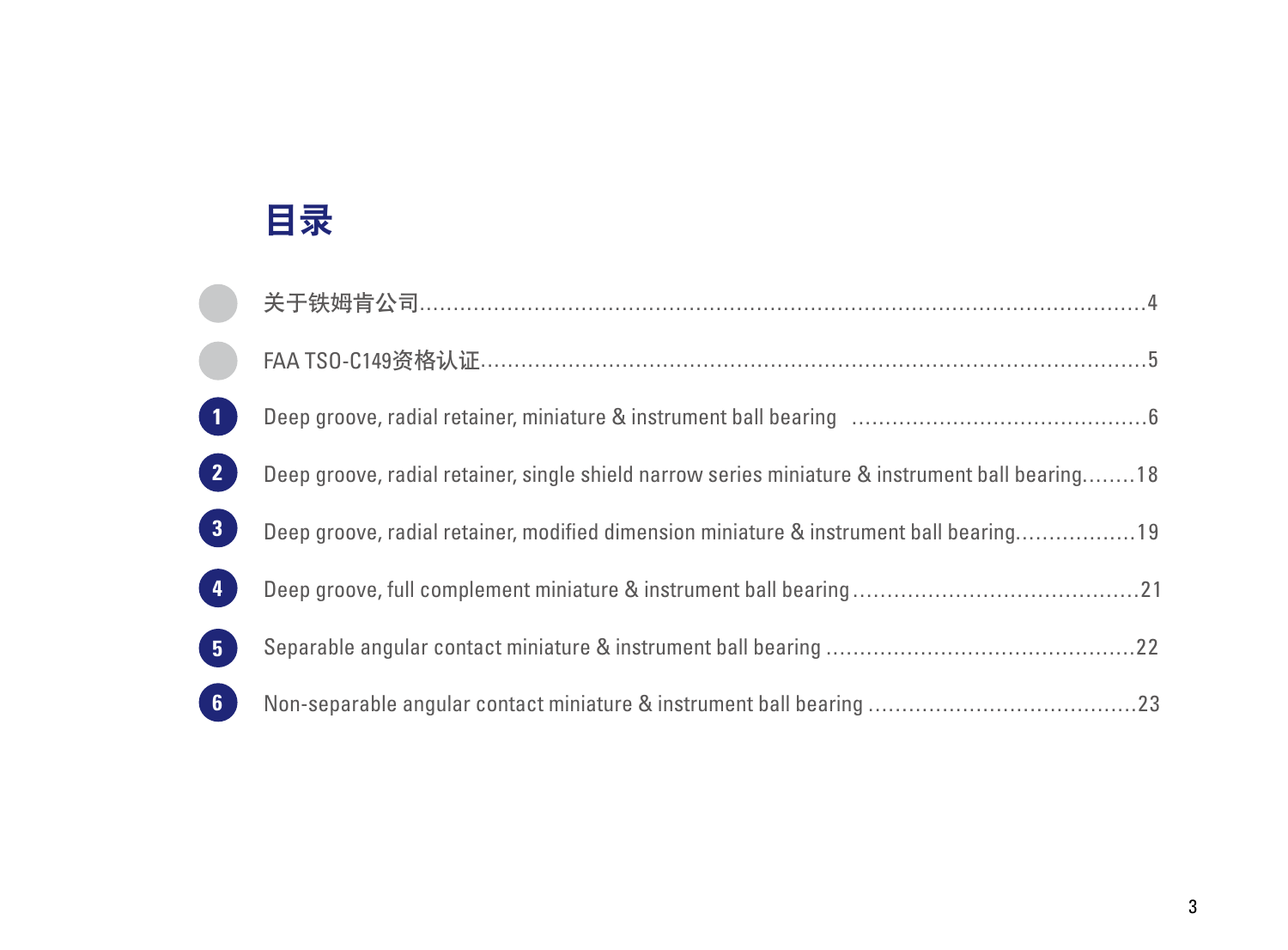![](_page_3_Picture_0.jpeg)

铁姆肯公司,以其创新的摩擦管理和动力传动产品及服务帮助客户的设备运转更快速,更高效,是您提高工作绩效的最佳选择。

总部位于美国俄亥俄州的铁姆肯公司具有一百多年的发展历史,在轴承、动力传动和特种合金钢产品的研发和生产方面都始终位于技术创新和高效节能的前沿。铁姆肯公司的 高品质产品和解决方案在众多行业有着广泛的应用,以节能环保的方式帮助世界各地的机械顺畅运转。自1992年以来,铁姆肯公司始终坚持将先进的产品、技术以及创新理念引入 中国,目前已经在中国拥有几千名员工。公司不断增加在华投资,扩大生产和服务能力,致力于服务国内和国际客户。公司设立的中国工程技术培训中心不仅用于培训自身的专业 工程力量、也用于和中国的客户分享前沿知识与技术、使客户从公司一百多年的专业经验,包括先进的材料技术和钢铁制造能力中获益。

# 专业知识,服务航空行业

#### 行业经验

铁姆肯公司进入航空市场已有70余年。我们提供的航空解决方案横跨研发、工程、制造、维修以及机队管理等多个领域。长期以来,我 们的产品与服务以严格的质量标准和一贯优异的性能表现而备受航空客户推崇。随着2007年对Purdy公司的收购,铁姆肯公司的航空业务实 力得到进一步壮大。

#### 产品与服务

铁姆肯公司的航空产品广泛应用于飞机(含直升机)及其发动机、齿轮箱、传动装置、辅助动力系统、起落架机轮、机翼及相关设备 中。此外,我们还为世界各地的航空客户提供轴承维修、发动机大修等服务。我们的产品与服务符合FAA、EASA以及中国民用航空适航管理 当局的相关技术标准和规范。

#### 技术与创新

我们致力于运用先进的摩擦管理和动力传动知识,帮助航空客户提高工作绩效。凭借在材料科学和动力传动领域的丰富经验,在技术创 新领域不间断的巨额投入,以及专业的工程和技术团队,我们已成为航空客户设计、检测和样机研发的理想合作伙伴。铁姆肯公司始终在积 极全面地开发航空系统专业技术,力求为客户创造更高价值。

在中国,ARJ21-700的发动机、辅助动力系统、液压系统、起落架机轮和机翼前缘缝翼等五大系统采用了 Timken**®** 轴承。此外,Timken**®** 轴承还被用于新舟60起落架机轮等。

![](_page_3_Picture_11.jpeg)

![](_page_3_Picture_12.jpeg)

![](_page_3_Picture_13.jpeg)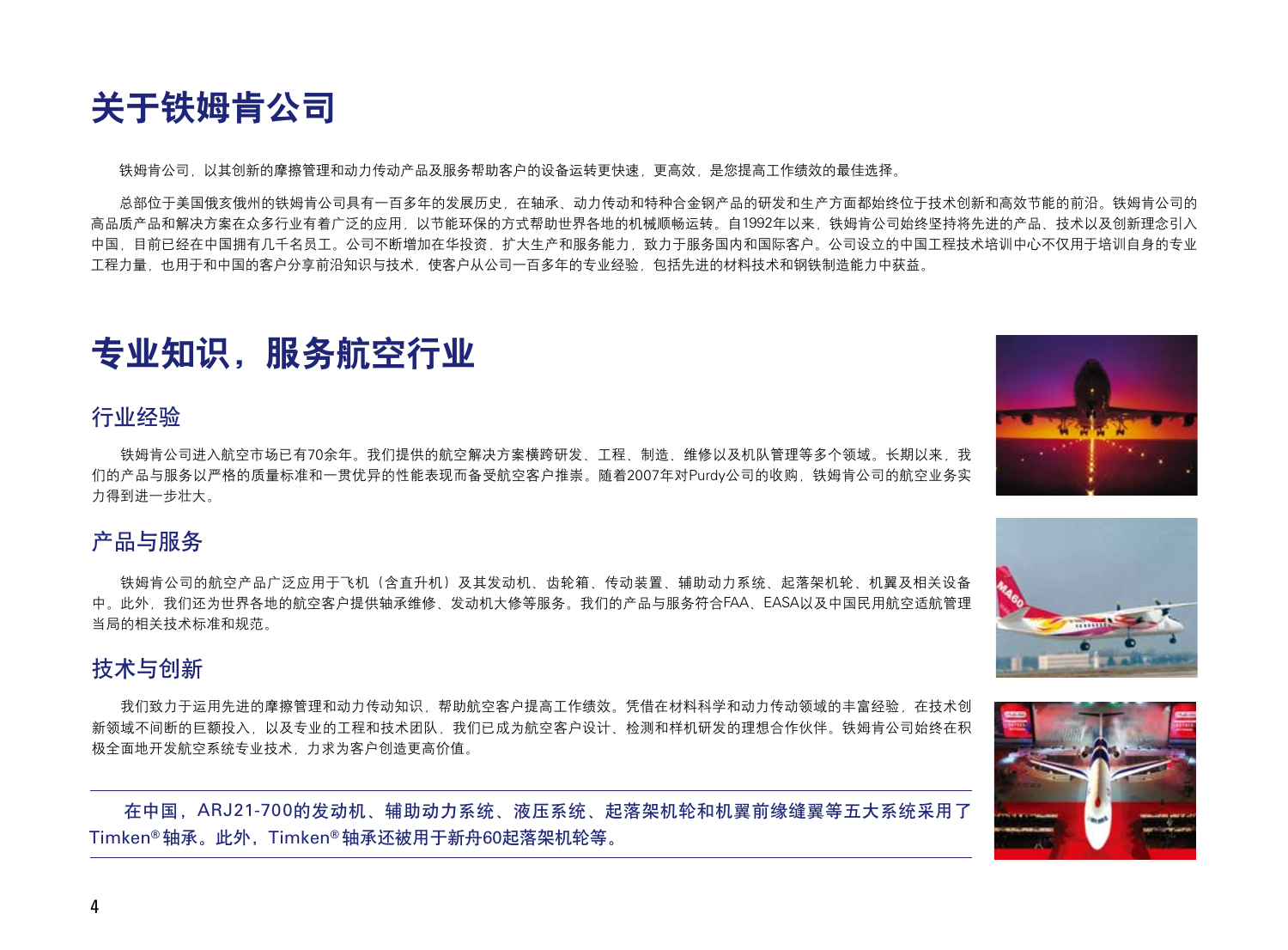# **FAA TSO-C149**资格认证

![](_page_4_Picture_1.jpeg)

**U.S. Deportment** of Transportation Federal Aviation Administration

May 19, 1999

Timken Aerospace & Super Precision Bearings (MPB Division) Attn: Mr. Edward Jarvis, Group Leader, Product Engineering P.O. Box 547 Presision Park Keene, NH 03431-0547

Dear Mr. Jarvis:

This will acknowledge receipt of your April 12, 1999 letter requesting Technical Standard Order (TSO) authorization for the following Miniature Precision Bearing (MPB) Miniature/Instrument Ball bearings:

Beston Aircraft Cert. Office

Tab (781) 238-7151

Fac: (781) 238-7199

sesson America Centronice<br>12 New England Executive Park<br>Burlington, MA 01803-5299

|  |              |  |                           |         | $( )$ (C, MC, MCD, MCJ, MCK, MCP, MCX, R, ST) $( )$ |          |  |  |
|--|--------------|--|---------------------------|---------|-----------------------------------------------------|----------|--|--|
|  |              |  | ( ) (M, M.P, M.R, MX) ( ) |         |                                                     |          |  |  |
|  | ( ) (MB) ( ) |  |                           |         |                                                     |          |  |  |
|  | ( ) (HN) ( ) |  |                           |         |                                                     |          |  |  |
|  | A281( )      |  |                           | B703()  |                                                     | S518HH() |  |  |
|  | A521( )      |  | D983()                    |         |                                                     | S3332()  |  |  |
|  | A430()       |  | E685()                    |         | S5632()                                             |          |  |  |
|  | A431( )      |  | G229()                    |         |                                                     | S5632F() |  |  |
|  | AB34()       |  |                           | S2()    |                                                     | SR2()    |  |  |
|  | B70()        |  |                           | S100()  |                                                     | SR3()    |  |  |
|  | B69B()       |  |                           | S518F() |                                                     | SR4()    |  |  |

The data and certification of conformance with the requirements of Subpart O of the Federal Aviation Regulations (FAR), and TSO-C149 have been found acceptable. Accordingly the cited bearings are qualified as Miniature/Instrument Ball bearings.

Your quality control procedures contained in MPB Quality Manual, dated April 28, 1999, are considered adequate in accordance with FAR 21.143. You are authorized to identify the above Miniature/Instrument Ball bearings with the applicable TSO-C149 markings, subject to the provisions and restrictions of FAR 21. Paragraph 21.611 contains information concerning approval of design changes. This authorization is valid only at MPB. Precision Park, Keene. NH 03431-0547. Our office must be notified of any proposed relocation

The data pertinent to this authorization, submitted with your April 12, 1999 letter, will be kept on file at this office. A copy of the cited Ouality Control Manual will be retained by our Manufacturing Inspection Satellite Office, Burlington, MA.

Sincerelv.

Terrytahu Av Ronald L. Vavruska Manager, Boston Aircraft Certification Office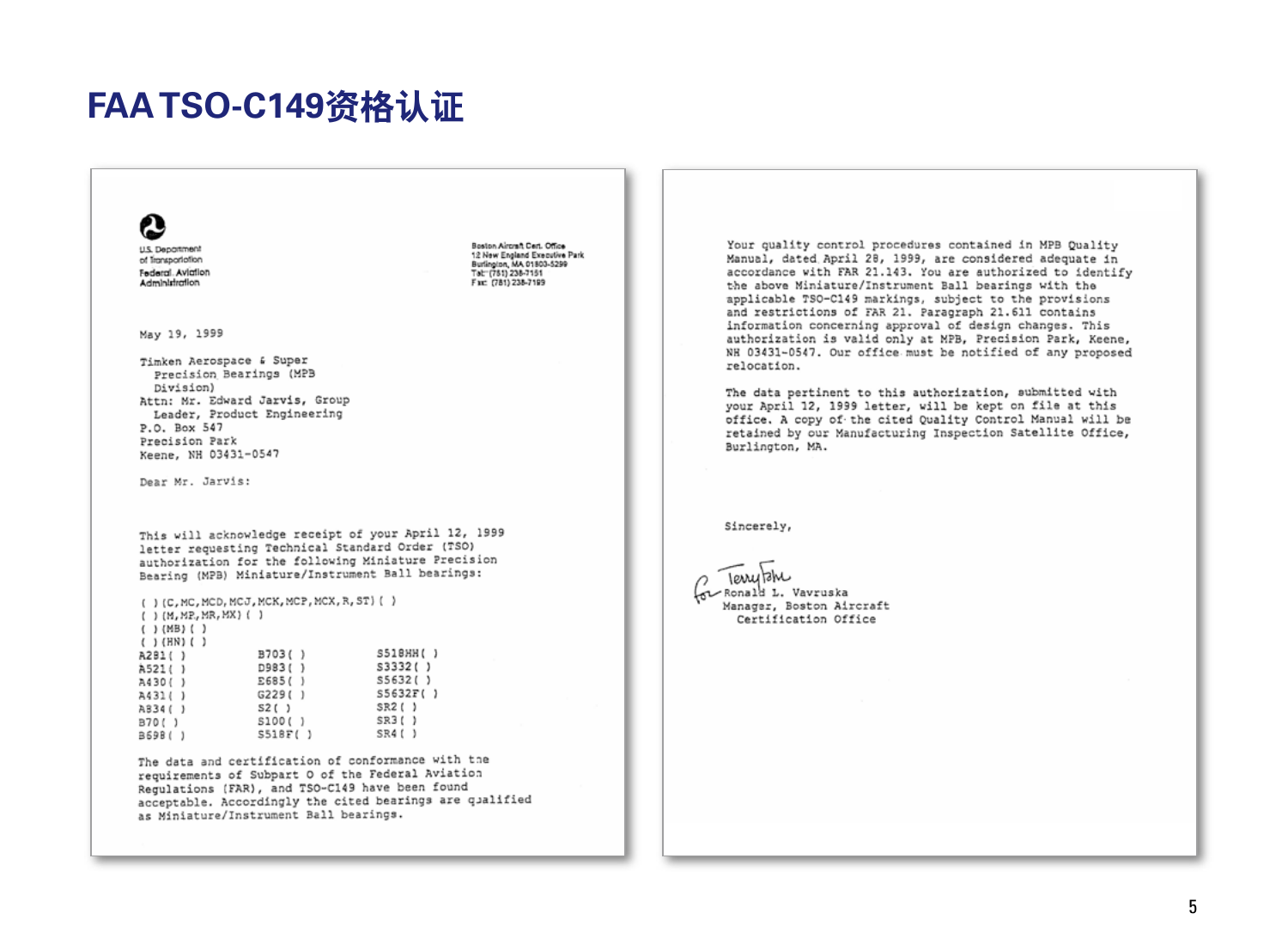|                                 |             |        | <b>Load ratings (lbs)</b> |                |                |                                                                                                                 | <b>Configuration</b>                       |               |                                                                                                     |                   |                                       |                                        |
|---------------------------------|-------------|--------|---------------------------|----------------|----------------|-----------------------------------------------------------------------------------------------------------------|--------------------------------------------|---------------|-----------------------------------------------------------------------------------------------------|-------------------|---------------------------------------|----------------------------------------|
| <b>Timken</b>                   | <b>Bore</b> | 0.D    | <b>Width</b>              |                |                |                                                                                                                 |                                            | 径向深沟球轴承       |                                                                                                     |                   |                                       | <b>Reference</b><br><b>Speed limit</b> |
| P/N                             | (Inch)      | (Inch) | (Inch)                    | <b>Dynamic</b> | <b>Static</b>  | <b>STD Cage Code</b>                                                                                            | <b>Material</b>                            | <b>Design</b> | <b>Useful features</b>                                                                              | <b>Shield</b>     | <b>STD</b><br><b>Bearing</b><br>class | (RPM)                                  |
| S <sub>2</sub> C <sub>5</sub>   | 0.0400      | 0.1250 | 0.0469                    | 12             | $\overline{2}$ | C<br>Description:<br>Balls in deep groove bearing separated<br>by a one-piece snap-in pressed steel<br>retainer | 410 SST<br>Hardened                        |               | Low frictional torque at speeds up to<br>10000 RPM<br>Not to be used under high<br>acceleration     | Only Open<br>type | ABEC <sub>5</sub>                     | 10000                                  |
| <b>S2C7</b>                     | 0.0400      | 0.1250 | 0.0469                    | 12             | $\overline{2}$ | C<br>Description:<br>Balls in deep groove bearing separated<br>by a one-piece snap-in pressed steel<br>retainer | 410 SST<br>Hardened                        |               | Low frictional torque at speeds up to<br>10000 RPM<br>Not to be used under high<br>acceleration     | Only Open<br>type | ABEC <sub>7</sub>                     | 10000                                  |
| <b>S2R5</b>                     | 0.0400      | 0.1250 | 0.0469                    | 12             | $\overline{2}$ | R<br>Description:<br>Ball in deep groove bearing separated<br>by a two-piece, pressed steel retainer.           | 430 SST or<br>300 series<br>SST            |               | Low breakaway frictionat at speed to<br>10000 RPM<br>High speeds may result in excessive<br>wear.   | Only Open<br>type | ABEC <sub>5</sub>                     | 10000                                  |
| <b>S2R7</b>                     | 0.0400      | 0.1250 | 0.0469                    | 12             | $\overline{2}$ | R<br>Description:<br>Ball in deep groove bearing separated<br>by a two-piece, pressed steel retainer.           | 430 SST or<br>300 series<br><b>SST</b>     |               | Low breakaway frictionat at speed to<br>10000 RPM<br>High speeds may result in excessive<br>wear.   | Only Open<br>type | ABEC <sub>7</sub>                     | 10000                                  |
| S <sub>2</sub> MC <sub>5</sub>  | 0.0400      | 0.1250 | 0.0469                    | 12             | $\overline{2}$ | <b>MC</b><br>Description:<br>one-piece, machined, snap-in crown<br>phenolic retainer                            | Phenolic<br>Laminate                       |               | Can be vacuum impregnated with<br>oil. Speed to 200000 RPM. Ambient<br>temperature to 275 °F        | Only Open<br>type | ABEC <sub>5</sub>                     | 200000                                 |
| S <sub>2</sub> M <sub>C</sub> 7 | 0.0400      | 0.1250 | 0.0469                    | 12             | $\overline{2}$ | <b>MC</b><br>Description:<br>one-piece, machined, snap-in crown<br>phenolic retainer                            | Phenolic<br>Laminate                       |               | Can be vacuum impregnated with<br>oil. Speed to 200000 RPM. Ambient<br>temperature to 275 °F        | Only Open<br>type | ABEC <sub>7</sub>                     | 200000                                 |
| S2MCJ5                          | 0.0400      | 0.1250 | 0.0469                    | 12             | $\overline{2}$ | <b>MCJ</b><br>Description:<br>one-piece, machined, snap-in retainer                                             | Glass<br>reinforced<br>teflon with<br>M0S2 |               | Self lubricated. Compatible with high<br>vacuum and cryogenic environments.<br>Temperature to 550°F | Only Open<br>type | ABEC <sub>5</sub>                     | On condition                           |

**1**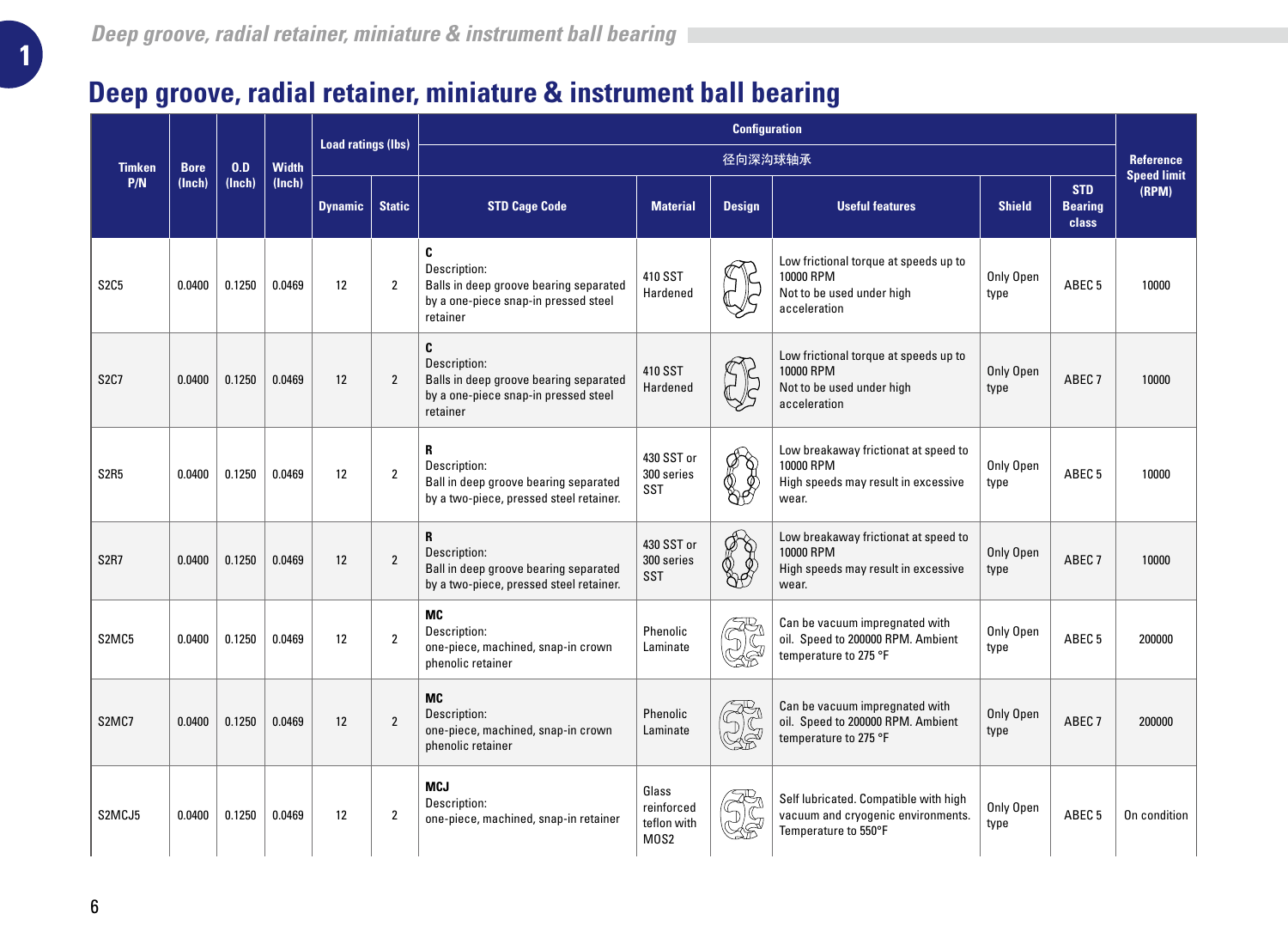|                                |             |        |              |                   | <b>Configuration</b><br><b>Load ratings (lbs)</b> |                                                                     |                                                |                           |                                                                                                       |                   |                                       |                                        |
|--------------------------------|-------------|--------|--------------|-------------------|---------------------------------------------------|---------------------------------------------------------------------|------------------------------------------------|---------------------------|-------------------------------------------------------------------------------------------------------|-------------------|---------------------------------------|----------------------------------------|
| <b>Timken</b>                  | <b>Bore</b> | 0.D    | <b>Width</b> |                   |                                                   |                                                                     |                                                | 径向深沟球轴承                   |                                                                                                       |                   |                                       | <b>Reference</b><br><b>Speed limit</b> |
| P/N                            | (Inch)      | (Inch) | (Inch)       | <b>Dynamic</b>    | <b>Static</b>                                     | <b>STD Cage Code</b>                                                | <b>Material</b>                                | <b>Design</b>             | <b>Useful features</b>                                                                                | <b>Shield</b>     | <b>STD</b><br><b>Bearing</b><br>class | (RPM)                                  |
| S2MCJ7                         | 0.0400      | 0.1250 | 0.0469       | 12                | $\overline{2}$                                    | <b>MCJ</b><br>Description:<br>one-piece, machined, snap-in retainer | Glass<br>reinforced<br>teflon with<br>MOS2     | SS<br>SS                  | Self lubricated. Compatible with high<br>vacuum and cryogenic environments.<br>Temperature to 550°F   | Only Open<br>type | ABEC <sub>7</sub>                     | On condition                           |
| S2MCX5                         | 0.0400      | 0.1250 | 0.0469       | 12                | $\overline{2}$                                    | <b>MCX</b><br>Description:<br>one-piece, machined, snap-in retainer | Bronze<br>Reinforced<br>Teflon                 | yg<br>Sé                  | Self lubricated. Compatible with high<br>vacuum and cryogenic environments.<br>Temperature to 550°F   | Only Open<br>type | ABEC <sub>5</sub>                     | On condition                           |
| S2MCX7                         | 0.0400      | 0.1250 | 0.0469       | 12                | $\overline{2}$                                    | <b>MCX</b><br>Description:<br>one-piece, machined, snap-in retainer | <b>Bronze</b><br>Reinforced<br>Teflon          | <b>SH</b>                 | Self lubricated. Compatible with high<br>vacuum and cryogenic environments.<br>Temperature to 550°F   | Only Open<br>type | ABEC <sub>7</sub>                     | On condition                           |
| S2MCP5                         | 0.0400      | 0.1250 | 0.0469       | 12                | $\overline{2}$                                    | <b>MCP</b><br>Description:<br>one-piece, machined, snap-in retainer | Minapore<br>Meldin 8100<br>Porous<br>Polyimide | <b>JE</b>                 | Can be vacuum impregnated with oil.<br>Speed to 200000 RPM. Temperature<br>range from -400°F to 600°F | Only Open<br>type | ABEC <sub>5</sub>                     | On condition                           |
| S2MCP7                         | 0.0400      | 0.1250 | 0.0469       | $12 \overline{ }$ | $\overline{2}$                                    | <b>MCP</b><br>Description:<br>one-piece, machined, snap-in retainer | Minapore<br>Meldin 8100<br>Porous<br>Polyimide | $\mathbb{G}_{\mathbb{F}}$ | Can be vacuum impregnated with oil.<br>Speed to 200000 RPM. Temperature<br>range from -400°F to 600°F | Only Open<br>type | ABEC <sub>7</sub>                     | On condition                           |
| S2MCK5                         | 0.0400      | 0.1250 | 0.0469       | 12                | $\overline{2}$                                    | <b>MCK</b><br>Description:<br>one-piece, snap-in molded retainer    | Minapar II                                     | $\mathbb{Z}$              | Low friction torque, speeds to 200000<br>RPM. Low wear rate<br>Ambient temperature to 275°F           | Only Open<br>type | ABEC <sub>5</sub>                     | On condition                           |
| S2MCK7                         | 0.0400      | 0.1250 | 0.0469       | 12                | $\overline{2}$                                    | <b>MCK</b><br>Description:<br>one-piece, snap-in molded retainer    | Minapar II                                     | 9F                        | Low friction torque, speeds to 200000<br>RPM. Low wear rate<br>Ambient temperature to 275°F           | Only Open<br>type | ABEC <sub>7</sub>                     | On condition                           |
| S2ST5                          | 0.0400      | 0.1250 | 0.0469       | $12 \overline{ }$ | 2                                                 | ST<br>Description:<br>Tube type, slug seperator                     | Teflon                                         |                           |                                                                                                       | Only Open<br>type | ABEC <sub>5</sub>                     | On condition                           |
| S <sub>2</sub> ST <sub>7</sub> | 0.0400      | 0.1250 | 0.0469       | 12                | $\overline{2}$                                    | ST<br>Description:<br>Tube type, slug seperator                     | Teflon                                         |                           |                                                                                                       | Only Open<br>type | ABEC <sub>7</sub>                     | On condition                           |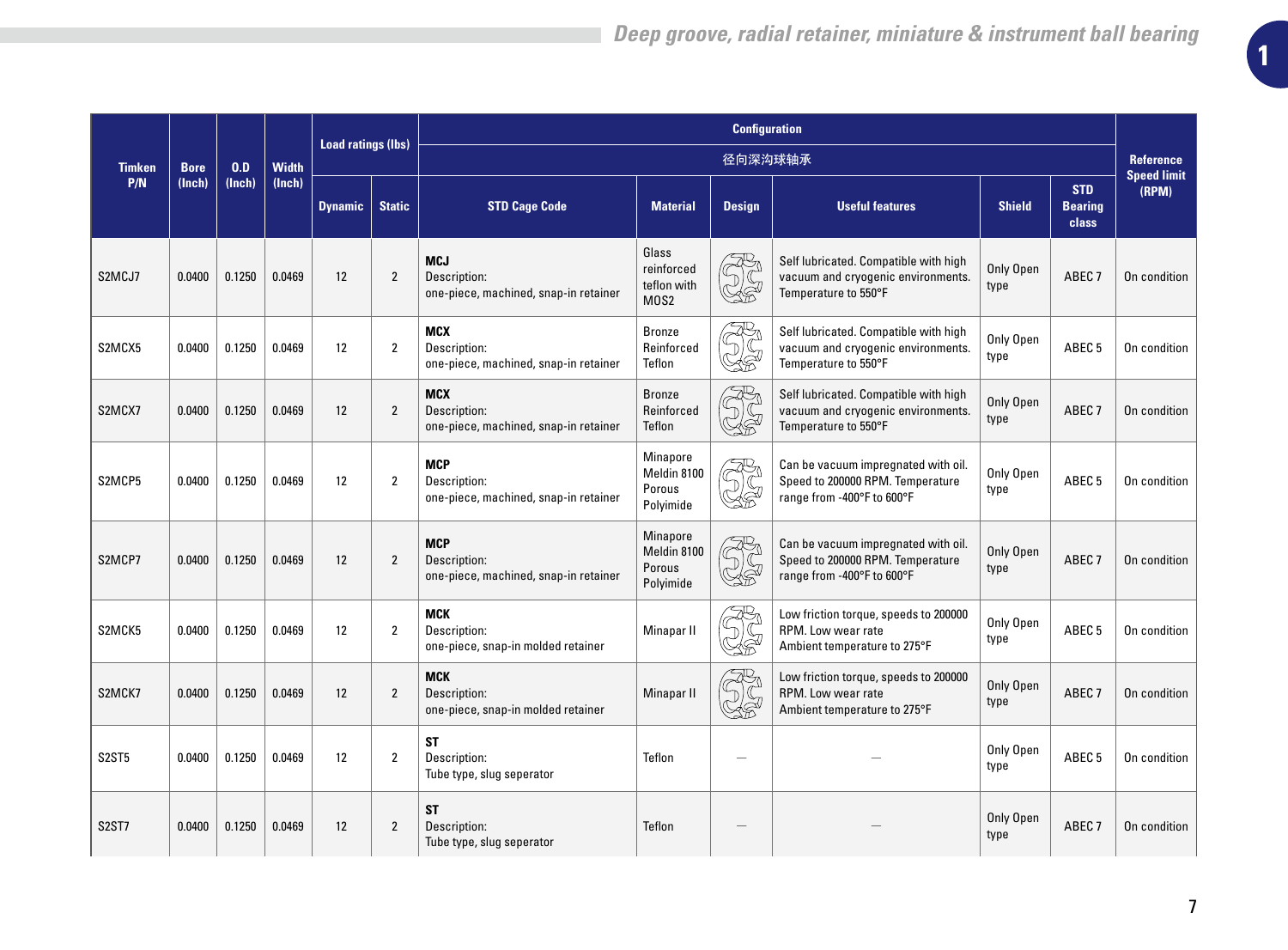|               |             |        |              |                |               |                                                                                                                 |                                            |               |                                                                                                     |               | <b>Load ratings (lbs)</b>             |                                        |  |  | <b>Configuration</b> |  |  |  |  |
|---------------|-------------|--------|--------------|----------------|---------------|-----------------------------------------------------------------------------------------------------------------|--------------------------------------------|---------------|-----------------------------------------------------------------------------------------------------|---------------|---------------------------------------|----------------------------------------|--|--|----------------------|--|--|--|--|
| <b>Timken</b> | <b>Bore</b> | 0.D    | <b>Width</b> |                |               |                                                                                                                 |                                            | 径向深沟球轴承       |                                                                                                     |               |                                       | <b>Reference</b><br><b>Speed limit</b> |  |  |                      |  |  |  |  |
| P/N           | (Inch)      | (Inch) | (lnch)       | <b>Dynamic</b> | <b>Static</b> | <b>STD Cage Code</b>                                                                                            | <b>Material</b>                            | <b>Design</b> | <b>Useful features</b>                                                                              | <b>Shield</b> | <b>STD</b><br><b>Bearing</b><br>class | (RPM)                                  |  |  |                      |  |  |  |  |
| S3332C5       | 0.0937      | 0.1875 | 0.0625       | 24.2           | 3.7           | C<br>Description:<br>Balls in deep groove bearing separated<br>by a one-piece snap-in pressed steel<br>retainer | 410 SST<br>Hardened                        |               | Low frictional torque at speeds up to<br>10000 RPM<br>Not to be used under high<br>acceleration     | Open type     | ABEC <sub>5</sub>                     | 10000                                  |  |  |                      |  |  |  |  |
| S3332C7       | 0.0937      | 0.1875 | 0.0625       | 24.2           | 3.7           | C<br>Description:<br>Balls in deep groove bearing separated<br>by a one-piece snap-in pressed steel<br>retainer | 410 SST<br>Hardened                        |               | Low frictional torque at speeds up to<br>10000 RPM<br>Not to be used under high<br>acceleration     | Open type     | ABEC <sub>7</sub>                     | 10000                                  |  |  |                      |  |  |  |  |
| S3332R5       | 0.0937      | 0.1875 | 0.0625       | 24.2           | 3.7           | R<br>Description:<br>Ball in deep groove bearing separated<br>by a two-piece, pressed steel retainer.           | 430 SST or<br>300 series<br>SST            |               | Low breakaway frictionat at speed to<br>10000 RPM<br>High speeds may result in excessive<br>wear.   | Open type     | ABEC <sub>5</sub>                     | 10000                                  |  |  |                      |  |  |  |  |
| S3332R7       | 0.0937      | 0.1875 | 0.0625       | 24.2           | 3.7           | R<br>Description:<br>Ball in deep groove bearing separated<br>by a two-piece, pressed steel retainer.           | 430 SST or<br>300 series<br>SST            | ♦             | Low breakaway frictionat at speed to<br>10000 RPM<br>High speeds may result in excessive<br>wear.   | Open type     | ABEC <sub>7</sub>                     | 10000                                  |  |  |                      |  |  |  |  |
| S3332MC5      | 0.0937      | 0.1875 | 0.0625       | 24.2           | 3.7           | MC<br>Description:<br>one-piece, machined, snap-in crown<br>phenolic retainer                                   | Phenolic<br>Laminate                       |               | Can be vacuum impregnated with<br>oil. Speed to 200000 RPM. Ambient<br>temperature to 275 °F        | Open type     | ABEC <sub>5</sub>                     | 200000                                 |  |  |                      |  |  |  |  |
| S3332MC7      | 0.0937      | 0.1875 | 0.0625       | 24.2           | 3.7           | <b>MC</b><br>Description:<br>one-piece, machined, snap-in crown<br>phenolic retainer                            | Phenolic<br>Laminate                       |               | Can be vacuum impregnated with<br>oil. Speed to 200000 RPM. Ambient<br>temperature to 275 °F        | Open type     | ABEC <sub>7</sub>                     | 200000                                 |  |  |                      |  |  |  |  |
| S3332MCJ5     | 0.0937      | 0.1875 | 0.0625       | 24.2           | 3.7           | <b>MCJ</b><br>Description:<br>one-piece, machined, snap-in retainer                                             | Glass<br>reinforced<br>teflon with<br>M0S2 |               | Self lubricated. Compatible with high<br>vacuum and cryogenic environments.<br>Temperature to 550°F | Open type     | ABEC 5                                | On condition                           |  |  |                      |  |  |  |  |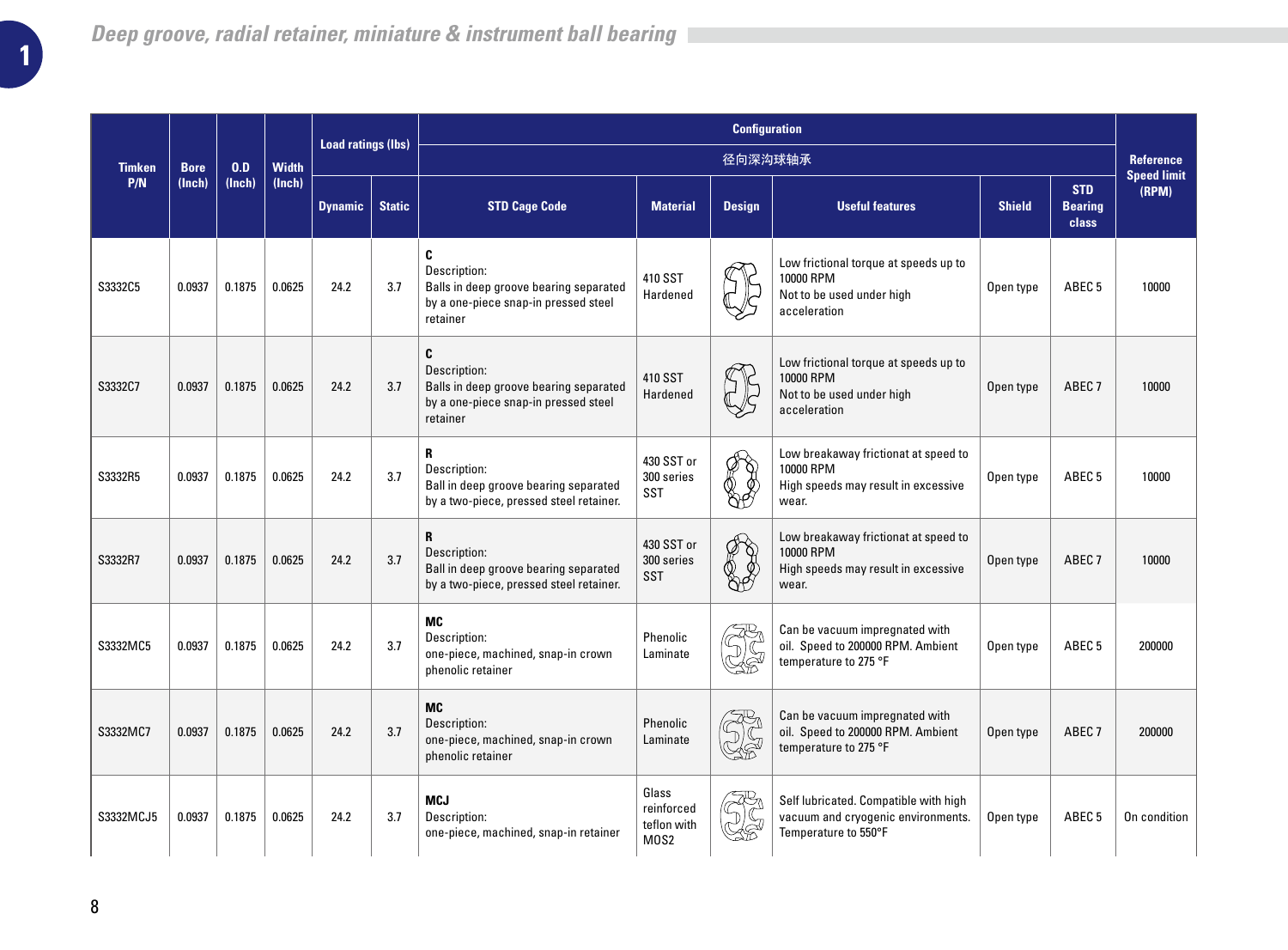|               |             |        |              |                           |               |                                                                     |                                                                     |                 | <b>Configuration</b>                                                                                   |               |                                       |                                 |  |
|---------------|-------------|--------|--------------|---------------------------|---------------|---------------------------------------------------------------------|---------------------------------------------------------------------|-----------------|--------------------------------------------------------------------------------------------------------|---------------|---------------------------------------|---------------------------------|--|
| <b>Timken</b> | <b>Bore</b> | 0.D    | <b>Width</b> | <b>Load ratings (lbs)</b> |               |                                                                     |                                                                     | 径向深沟球轴承         |                                                                                                        |               |                                       | Reference<br><b>Speed limit</b> |  |
| P/N           | (Inch)      | (Inch) | (Inch)       | <b>Dynamic</b>            | <b>Static</b> | <b>STD Cage Code</b>                                                | <b>Material</b>                                                     | <b>Design</b>   | <b>Useful features</b>                                                                                 | <b>Shield</b> | <b>STD</b><br><b>Bearing</b><br>class | (RPM)                           |  |
| S3332MCJ7     | 0.0937      | 0.1875 | 0.0625       | 24.2                      | 3.7           | <b>MCJ</b><br>Description:<br>one-piece, machined, snap-in retainer | Glass<br>reinforced<br>teflon with<br>M <sub>0</sub> S <sub>2</sub> |                 | Self lubricated. Compatible with high<br>vacuum and cryogenic environments.<br>Temperature to 550°F    | Open type     | ABEC <sub>7</sub>                     | On condition                    |  |
| S3332MCX5     | 0.0937      | 0.1875 | 0.0625       | 24.2                      | 3.7           | <b>MCX</b><br>Description:<br>one-piece, machined, snap-in retainer | <b>Bronze</b><br>Reinforced<br>Teflon                               | Š               | Self lubricated. Compatible with high<br>vacuum and cryogenic environments.<br>Temperature to 550°F    | Open type     | ABEC <sub>5</sub>                     | On condition                    |  |
| S3332MCX7     | 0.0937      | 0.1875 | 0.0625       | 24.2                      | 3.7           | <b>MCX</b><br>Description:<br>one-piece, machined, snap-in retainer | <b>Bronze</b><br>Reinforced<br>Teflon                               | æ,<br><b>JG</b> | Self lubricated. Compatible with high<br>vacuum and cryogenic environments.<br>Temperature to 550°F    | Open type     | ABEC <sub>7</sub>                     | On condition                    |  |
| S3332MCP5     | 0.0937      | 0.1875 | 0.0625       | 24.2                      | 3.7           | <b>MCP</b><br>Description:<br>one-piece, machined, snap-in retainer | Minapore<br>Meldin 8100<br>Porous<br>Polyimide                      | <b>JG</b>       | Can be vacuum impregnated with oil.<br>Speed to 200000 RPM. Temperature<br>range from -400°F to 600 °F | Open type     | ABEC <sub>5</sub>                     | On condition                    |  |
| S3332MCP7     | 0.0937      | 0.1875 | 0.0625       | 24.2                      | 3.7           | <b>MCP</b><br>Description:<br>one-piece, machined, snap-in retainer | <b>Minapore</b><br>Meldin 8100<br>Porous<br>Polyimide               | $\mathbb{C}$    | Can be vacuum impregnated with oil.<br>Speed to 200000 RPM. Temperature<br>range from -400°F to 600°F  | Open type     | ABEC <sub>7</sub>                     | On condition                    |  |
| S3332MCK5     | 0.0937      | 0.1875 | 0.0625       | 24.2                      | 3.7           | <b>MCK</b><br>Description:<br>one-piece, snap-in molded retainer    | Minapar II                                                          |                 | Low friction torque, speeds to 200000<br>RPM. Low wear rate<br>Ambient temperature to 275°F            | Open type     | ABEC <sub>5</sub>                     | On condition                    |  |
| S3332MCK7     | 0.0937      | 0.1875 | 0.0625       | 24.2                      | 3.7           | <b>MCK</b><br>Description:<br>one-piece, snap-in molded retainer    | Minapar II                                                          | <b>JE</b>       | Low friction torque, speeds to 200000<br>RPM. Low wear rate<br>Ambient temperature to 275°F            | Open type     | ABEC <sub>7</sub>                     | On condition                    |  |
| S3332ST5      | 0.0937      | 0.1875 | 0.0625       | 24.2                      | 3.7           | ST<br>Description:<br>Tube type, slug seperator                     | Teflon                                                              |                 |                                                                                                        | Open type     | ABEC <sub>5</sub>                     | On condition                    |  |
| S3332ST7      | 0.0937      | 0.1875 | 0.0625       | 24.2                      | 3.7           | ST<br>Description:<br>Tube type, slug seperator                     | Teflon                                                              |                 |                                                                                                        | Open type     | ABEC <sub>7</sub>                     | On condition                    |  |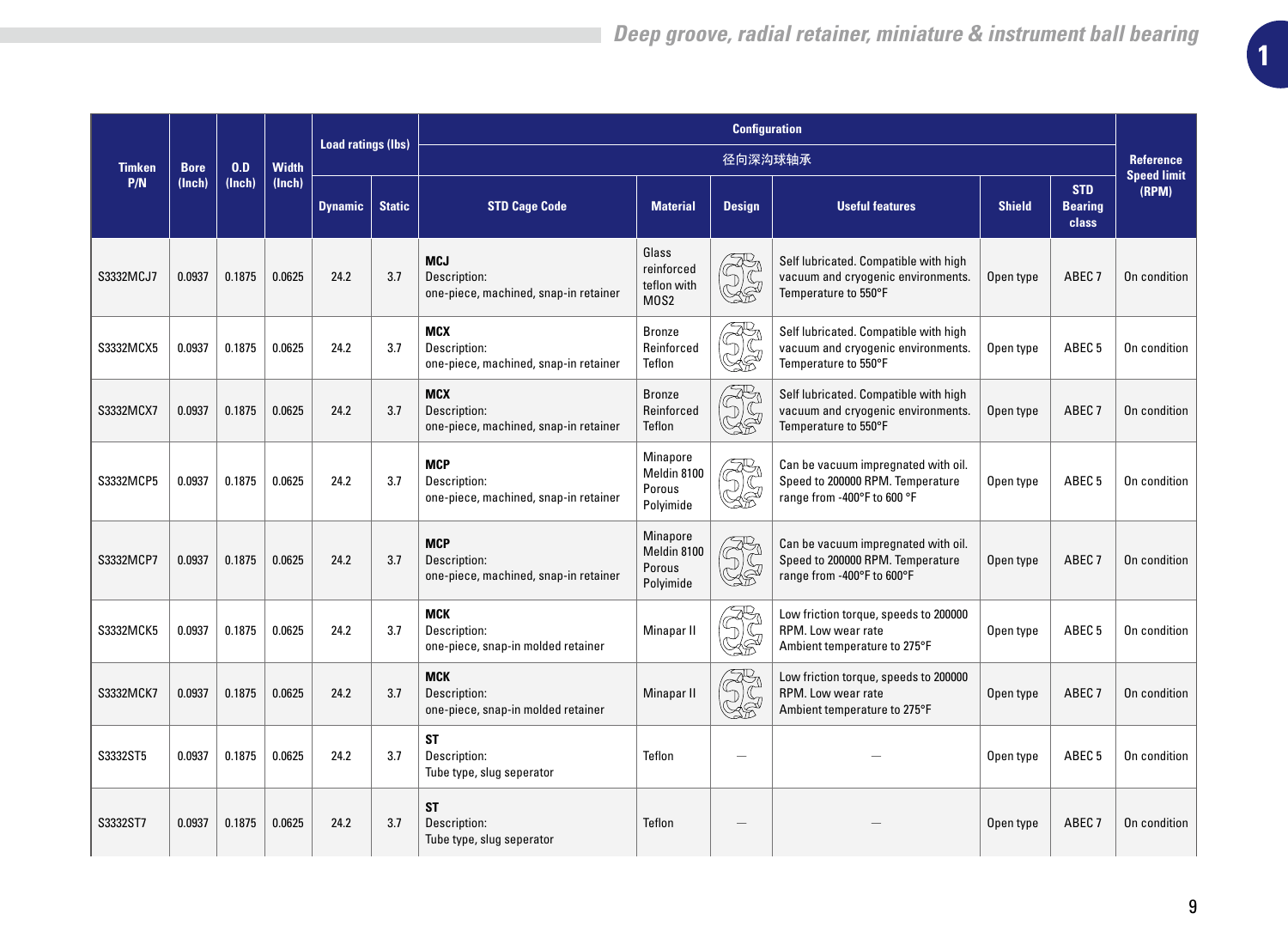|               |             |        |              | <b>Load ratings (lbs)</b> | <b>Configuration</b> |                                                                                                                 |                                            |                           |                                                                                                     |               |                                       |                                        |
|---------------|-------------|--------|--------------|---------------------------|----------------------|-----------------------------------------------------------------------------------------------------------------|--------------------------------------------|---------------------------|-----------------------------------------------------------------------------------------------------|---------------|---------------------------------------|----------------------------------------|
| <b>Timken</b> | <b>Bore</b> | 0.D    | <b>Width</b> |                           |                      |                                                                                                                 |                                            | 径向深沟球轴承                   |                                                                                                     |               |                                       | <b>Reference</b><br><b>Speed limit</b> |
| P/N           | (Inch)      | (Inch) | (lnch)       | <b>Dynamic</b>            | <b>Static</b>        | <b>STD Cage Code</b>                                                                                            | <b>Material</b>                            | <b>Design</b>             | <b>Useful features</b>                                                                              | <b>Shield</b> | <b>STD</b><br><b>Bearing</b><br>class | (RPM)                                  |
| S5632C5       | 0.1875      | 0.3125 | 0.1094       | 53.8                      | 11.2                 | C<br>Description:<br>Balls in deep groove bearing separated<br>by a one-piece snap-in pressed steel<br>retainer | 410 SST<br>Hardened                        |                           | Low frictional torque at speeds up to<br>10000 RPM<br>Not to be used under high<br>acceleration     | Open type     | ABEC <sub>5</sub>                     | 10000                                  |
| S5632C7       | 0.1875      | 0.3125 | 0.1094       | 53.8                      | 11.2                 | C<br>Description:<br>Balls in deep groove bearing separated<br>by a one-piece snap-in pressed steel<br>retainer | 410 SST<br>Hardened                        |                           | Low frictional torque at speeds up to<br>10000 RPM<br>Not to be used under high<br>acceleration     | Open type     | ABEC <sub>7</sub>                     | 10000                                  |
| S5632R5       | 0.1875      | 0.3125 | 0.1094       | 53.8                      | 11.2                 | R<br>Description:<br>Ball in deep groove bearing separated<br>by a two-piece, pressed steel retainer.           | 430 SST or<br>300 series<br>SST            |                           | Low breakaway frictionat at speed to<br>10000 RPM<br>High speeds may result in excessive<br>wear.   | Open type     | ABEC <sub>5</sub>                     | 10000                                  |
| S5632R7       | 0.1875      | 0.3125 | 0.1094       | 53.8                      | 11.2                 | R<br>Description:<br>Ball in deep groove bearing separated<br>by a two-piece, pressed steel retainer.           | 430 SST or<br>300 series<br><b>SST</b>     | $\mathscr{F} \mathscr{D}$ | Low breakaway frictionat at speed to<br>10000 RPM<br>High speeds may result in excessive<br>wear.   | Open type     | ABEC <sub>7</sub>                     | 10000                                  |
| S5632MC5      | 0.1875      | 0.3125 | 0.1094       | 53.8                      | 11.2                 | MC<br>Description:<br>one-piece, machined, snap-in crown<br>phenolic retainer                                   | Phenolic<br>Laminate                       |                           | Can be vacuum impregnated with<br>oil. Speed to 200000 RPM. Ambient<br>temperature to 275 °F        | Open type     | ABEC <sub>5</sub>                     | 200000                                 |
| S5632MC7      | 0.1875      | 0.3125 | 0.1094       | 53.8                      | 11.2                 | MC<br>Description:<br>one-piece, machined, snap-in crown<br>phenolic retainer                                   | Phenolic<br>Laminate                       |                           | Can be vacuum impregnated with<br>oil. Speed to 200000 RPM. Ambient<br>temperature to 275 °F        | Open type     | ABEC <sub>7</sub>                     | 200000                                 |
| S5632MCJ5     | 0.1875      | 0.3125 | 0.1094       | 53.8                      | 11.2                 | <b>MCJ</b><br>Description:<br>one-piece, machined, snap-in retainer                                             | Glass<br>reinforced<br>teflon with<br>MOS2 |                           | Self lubricated. Compatible with high<br>vacuum and cryogenic environments.<br>Temperature to 550°F | Open type     | ABEC <sub>5</sub>                     | On condition                           |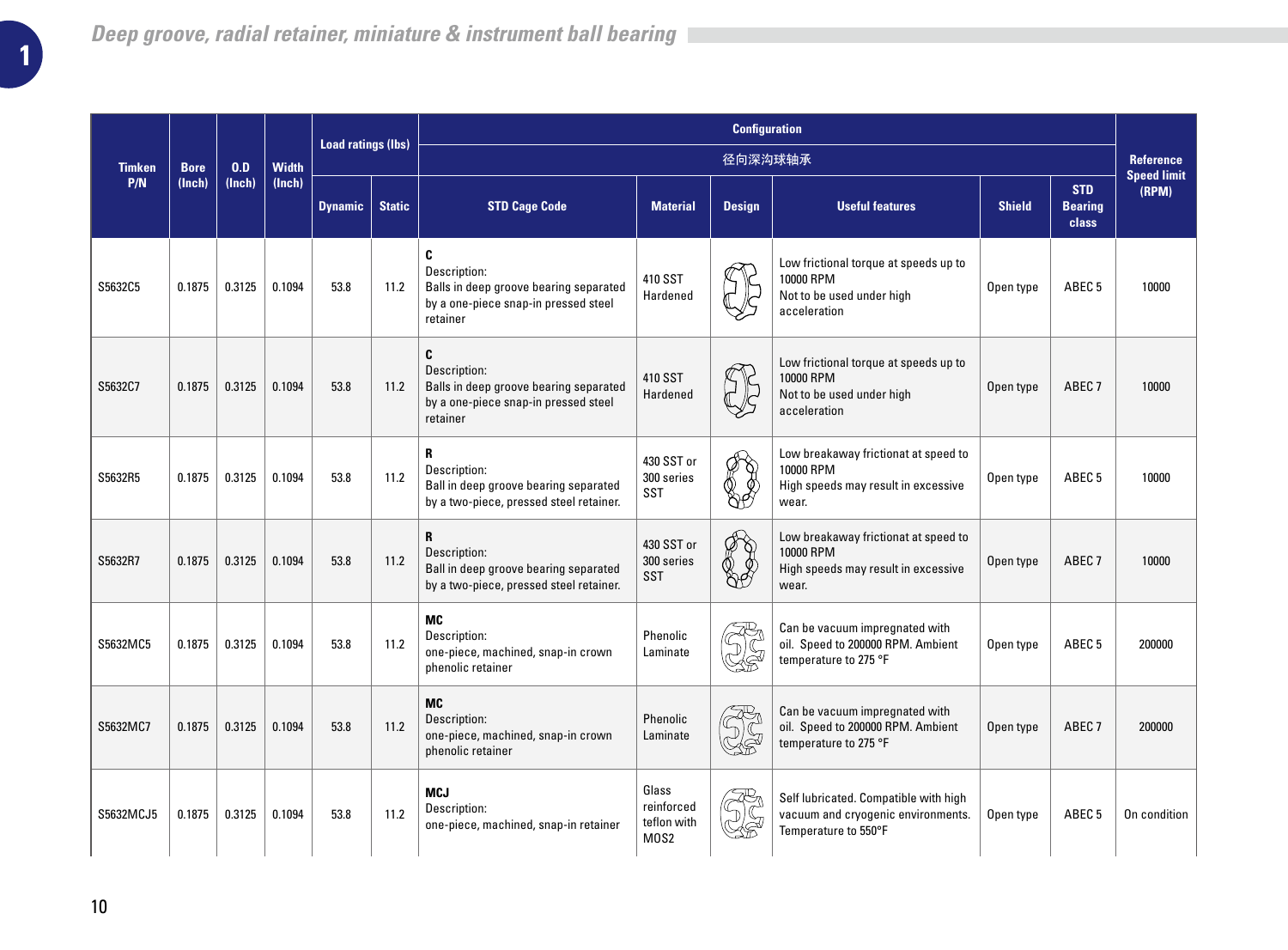|               |             |        |              | <b>Load ratings (lbs)</b> |               |                                                                     |                                                | <b>Configuration</b> |                                                                                                        |               |                                       |                                        |
|---------------|-------------|--------|--------------|---------------------------|---------------|---------------------------------------------------------------------|------------------------------------------------|----------------------|--------------------------------------------------------------------------------------------------------|---------------|---------------------------------------|----------------------------------------|
| <b>Timken</b> | <b>Bore</b> | 0.D    | <b>Width</b> |                           |               |                                                                     |                                                | 径向深沟球轴承              |                                                                                                        |               |                                       | <b>Reference</b><br><b>Speed limit</b> |
| P/N           | (Inch)      | (Inch) | (lnch)       | <b>Dynamic</b>            | <b>Static</b> | <b>STD Cage Code</b>                                                | <b>Material</b>                                | <b>Design</b>        | <b>Useful features</b>                                                                                 | <b>Shield</b> | <b>STD</b><br><b>Bearing</b><br>class | (RPM)                                  |
| S5632MCJ7     | 0.1875      | 0.3125 | 0.1094       | 53.8                      | 11.2          | <b>MCJ</b><br>Description:<br>one-piece, machined, snap-in retainer | Glass<br>reinforced<br>teflon with<br>MOS2     |                      | Self lubricated. Compatible with high<br>vacuum and cryogenic environments.<br>Temperature to 550°F    | Open type     | ABEC <sub>7</sub>                     | On condition                           |
| S5632MCX5     | 0.1875      | 0.3125 | 0.1094       | 53.8                      | 11.2          | <b>MCX</b><br>Description:<br>one-piece, machined, snap-in retainer | <b>Bronze</b><br>Reinforced<br>Teflon          |                      | Self lubricated. Compatible with high<br>vacuum and cryogenic environments.<br>Temperature to 550°F    | Open type     | ABEC <sub>5</sub>                     | On condition                           |
| S5632MCX7     | 0.1875      | 0.3125 | 0.1094       | 53.8                      | 11.2          | <b>MCX</b><br>Description:<br>one-piece, machined, snap-in retainer | Bronze<br>Reinforced<br>Teflon                 | <b>JG</b>            | Self lubricated. Compatible with high<br>vacuum and cryogenic environments.<br>Temperature to 550°F    | Open type     | ABEC <sub>7</sub>                     | On condition                           |
| S5632MCP5     | 0.1875      | 0.3125 | 0.1094       | 53.8                      | 11.2          | <b>MCP</b><br>Description:<br>one-piece, machined, snap-in retainer | Minapore<br>Meldin 8100<br>Porous<br>Polyimide | $\frac{1}{2}$        | Can be vacuum impregnated with oil.<br>Speed to 200000 RPM. Temperature<br>range from -400°F to 600 °F | Open type     | ABEC <sub>5</sub>                     | On condition                           |
| S5632MCP7     | 0.1875      | 0.3125 | 0.1094       | 53.8                      | 11.2          | <b>MCP</b><br>Description:<br>one-piece, machined, snap-in retainer | Minapore<br>Meldin 8100<br>Porous<br>Polyimide |                      | Can be vacuum impregnated with oil.<br>Speed to 200000 RPM. Temperature<br>range from -400°F to 600 °F | Open type     | ABEC <sub>7</sub>                     | On condition                           |
| S5632MCK5     | 0.1875      | 0.3125 | 0.1094       | 53.8                      | 11.2          | <b>MCK</b><br>Description:<br>one-piece, snap-in molded retainer    | Minapar II                                     |                      | Low friction torque, speeds to 200000<br>RPM. Low wear rate<br>Ambient temperature to 275 °F           | Open type     | ABEC <sub>5</sub>                     | On condition                           |
| S5632MCK7     | 0.1875      | 0.3125 | 0.1094       | 53.8                      | 11.2          | <b>MCK</b><br>Description:<br>one-piece, snap-in molded retainer    | Minapar II                                     | $\mathbb{C}$         | Low friction torque, speeds to 200000<br>RPM. Low wear rate<br>Ambient temperature to 275 °F           | Open type     | ABEC <sub>7</sub>                     | On condition                           |
| S5632ST5      | 0.1875      | 0.3125 | 0.1094       | 53.8                      | 11.2          | ST<br>Description:<br>Tube type, slug seperator                     | Teflon                                         |                      |                                                                                                        | Open type     | ABEC <sub>5</sub>                     | On condition                           |
| S5632ST7      | 0.1875      | 0.3125 | 0.1094       | 53.8                      | 11.2          | ST<br>Description:<br>Tube type, slug seperator                     | Teflon                                         |                      |                                                                                                        | Open type     | ABEC <sub>7</sub>                     | On condition                           |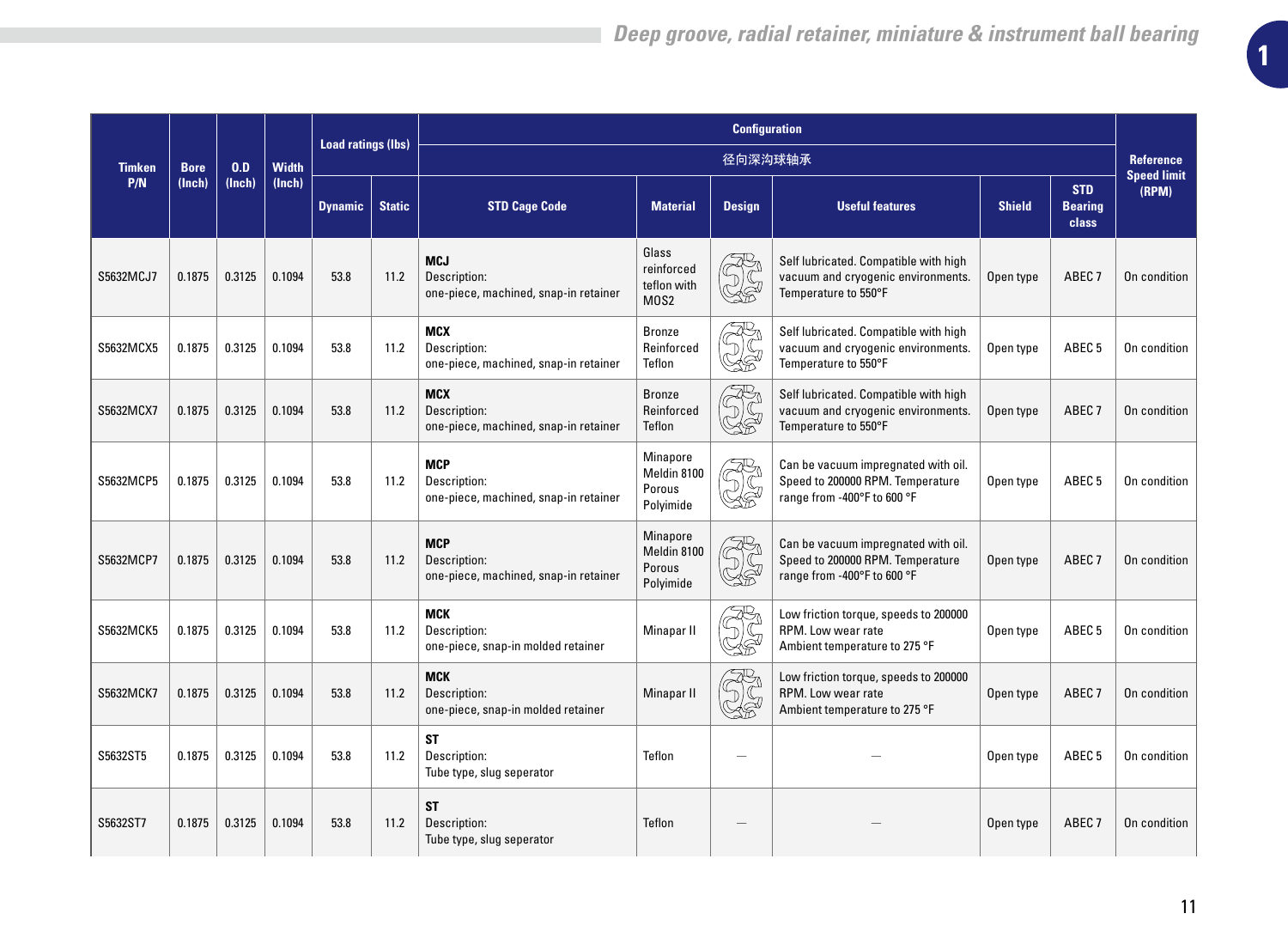|                                 |             |        |              | <b>Load ratings (lbs)</b> |               |                                                                                                                 | <b>Configuration</b>                       |                           |                                                                                                     |               |                                       |                                        |
|---------------------------------|-------------|--------|--------------|---------------------------|---------------|-----------------------------------------------------------------------------------------------------------------|--------------------------------------------|---------------------------|-----------------------------------------------------------------------------------------------------|---------------|---------------------------------------|----------------------------------------|
| <b>Timken</b>                   | <b>Bore</b> | 0.D    | <b>Width</b> |                           |               |                                                                                                                 |                                            | 径向深沟球轴承                   |                                                                                                     |               |                                       | <b>Reference</b><br><b>Speed limit</b> |
| P/N                             | (Inch)      | (Inch) | (lnch)       | <b>Dynamic</b>            | <b>Static</b> | <b>STD Cage Code</b>                                                                                            | <b>Material</b>                            | <b>Design</b>             | <b>Useful features</b>                                                                              | <b>Shield</b> | <b>STD</b><br><b>Bearing</b><br>class | (RPM)                                  |
| SR <sub>2</sub> C <sub>5</sub>  | 0.1250      | 0.3750 | 0.1562       | 85.3                      | 17.1          | C<br>Description:<br>Balls in deep groove bearing separated<br>by a one-piece snap-in pressed steel<br>retainer | 410 SST<br>Hardened                        |                           | Low frictional torque at speeds up to<br>10000 RPM<br>Not to be used under high<br>acceleration     | Open type     | ABEC <sub>5</sub>                     | 10000                                  |
| SR <sub>2</sub> C <sub>7</sub>  | 0.1250      | 0.3750 | 0.1562       | 85.3                      | 17.1          | C<br>Description:<br>Balls in deep groove bearing separated<br>by a one-piece snap-in pressed steel<br>retainer | 410 SST<br>Hardened                        |                           | Low frictional torque at speeds up to<br>10000 RPM<br>Not to be used under high<br>acceleration     | Open type     | ABEC <sub>7</sub>                     | 10000                                  |
| SR <sub>2</sub> R <sub>5</sub>  | 0.1250      | 0.3750 | 0.1562       | 85.3                      | 17.1          | R<br>Description:<br>Ball in deep groove bearing separated<br>by a two-piece, pressed steel retainer.           | 430 SST or<br>300 series<br>SST            |                           | Low breakaway frictionat at speed to<br>10000 RPM<br>High speeds may result in excessive<br>wear.   | Open type     | ABEC <sub>5</sub>                     | 10000                                  |
| SR <sub>2</sub> R <sub>7</sub>  | 0.1250      | 0.3750 | 0.1562       | 85.3                      | 17.1          | R<br>Description:<br>Ball in deep groove bearing separated<br>by a two-piece, pressed steel retainer.           | 430 SST or<br>300 series<br><b>SST</b>     | $\mathscr{D} \mathscr{D}$ | Low breakaway frictionat at speed to<br>10000 RPM<br>High speeds may result in excessive<br>wear.   | Open type     | ABEC <sub>7</sub>                     | 10000                                  |
| SR <sub>2</sub> MC <sub>5</sub> | 0.1250      | 0.3750 | 0.1562       | 85.3                      | 17.1          | MC<br>Description:<br>one-piece, machined, snap-in crown<br>phenolic retainer                                   | Phenolic<br>Laminate                       |                           | Can be vacuum impregnated with<br>oil. Speed to 200000 RPM. Ambient<br>temperature to 275 °F        | Open type     | ABEC <sub>5</sub>                     | 200000                                 |
| SR <sub>2</sub> MC <sub>7</sub> | 0.1250      | 0.3750 | 0.1562       | 85.3                      | 17.1          | MC<br>Description:<br>one-piece, machined, snap-in crown<br>phenolic retainer                                   | Phenolic<br>Laminate                       |                           | Can be vacuum impregnated with<br>oil. Speed to 200000 RPM. Ambient<br>temperature to 275 °F        | Open type     | ABEC <sub>7</sub>                     | 200000                                 |
| SR2MCJ5                         | 0.1250      | 0.3750 | 0.1562       | 85.3                      | 17.1          | <b>MCJ</b><br>Description:<br>one-piece, machined, snap-in retainer                                             | Glass<br>reinforced<br>teflon with<br>MOS2 |                           | Self lubricated. Compatible with high<br>vacuum and cryogenic environments.<br>Temperature to 550°F | Open type     | ABEC <sub>5</sub>                     | On condition                           |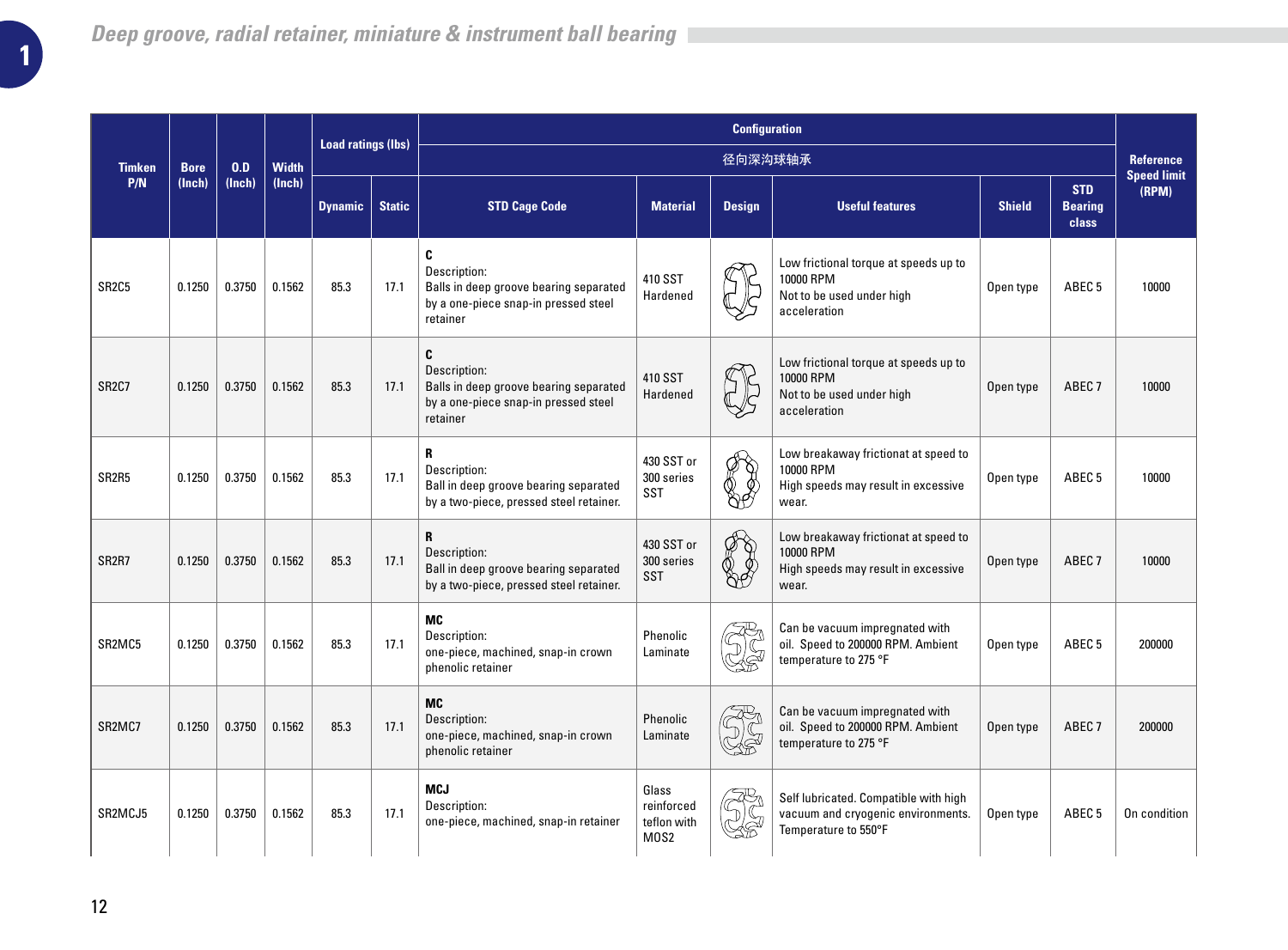|                                  |             |        |              | <b>Load ratings (lbs)</b> |               |                                                                     |                                                | <b>Configuration</b>                                                                                                                                                                                                                                                                                                                                |                                                                                                        |               |                                       |                                 |
|----------------------------------|-------------|--------|--------------|---------------------------|---------------|---------------------------------------------------------------------|------------------------------------------------|-----------------------------------------------------------------------------------------------------------------------------------------------------------------------------------------------------------------------------------------------------------------------------------------------------------------------------------------------------|--------------------------------------------------------------------------------------------------------|---------------|---------------------------------------|---------------------------------|
| <b>Timken</b>                    | <b>Bore</b> | 0.D    | <b>Width</b> |                           |               |                                                                     |                                                | 径向深沟球轴承                                                                                                                                                                                                                                                                                                                                             |                                                                                                        |               |                                       | Reference<br><b>Speed limit</b> |
| P/N                              | (Inch)      | (Inch) | (lnch)       | <b>Dynamic</b>            | <b>Static</b> | <b>STD Cage Code</b>                                                | <b>Material</b>                                | <b>Design</b>                                                                                                                                                                                                                                                                                                                                       | <b>Useful features</b>                                                                                 | <b>Shield</b> | <b>STD</b><br><b>Bearing</b><br>class | (RPM)                           |
| SR <sub>2</sub> M <sub>CJ7</sub> | 0.1250      | 0.3750 | 0.1562       | 85.3                      | 17.1          | <b>MCJ</b><br>Description:<br>one-piece, machined, snap-in retainer | Glass<br>reinforced<br>teflon with<br>MOS2     |                                                                                                                                                                                                                                                                                                                                                     | Self lubricated. Compatible with high<br>vacuum and cryogenic environments.<br>Temperature to 550°F    | Open type     | ABEC <sub>7</sub>                     | On condition                    |
| SR2MCX5                          | 0.1250      | 0.3750 | 0.1562       | 85.3                      | 17.1          | <b>MCX</b><br>Description:<br>one-piece, machined, snap-in retainer | <b>Bronze</b><br>Reinforced<br>Teflon          |                                                                                                                                                                                                                                                                                                                                                     | Self lubricated. Compatible with high<br>vacuum and cryogenic environments.<br>Temperature to 550°F    | Open type     | ABEC <sub>5</sub>                     | On condition                    |
| SR <sub>2</sub> MC <sub>X7</sub> | 0.1250      | 0.3750 | 0.1562       | 85.3                      | 17.1          | <b>MCX</b><br>Description:<br>one-piece, machined, snap-in retainer | <b>Bronze</b><br>Reinforced<br>Teflon          |                                                                                                                                                                                                                                                                                                                                                     | Self lubricated. Compatible with high<br>vacuum and cryogenic environments.<br>Temperature to 550°F    | Open type     | ABEC <sub>7</sub>                     | On condition                    |
| SR2MCP5                          | 0.1250      | 0.3750 | 0.1562       | 85.3                      | 17.1          | <b>MCP</b><br>Description:<br>one-piece, machined, snap-in retainer | Minapore<br>Meldin 8100<br>Porous<br>Polyimide | $\begin{picture}(40,40) \put(0,0){\line(1,0){155}} \put(0,0){\line(1,0){155}} \put(0,0){\line(1,0){155}} \put(0,0){\line(1,0){155}} \put(0,0){\line(1,0){155}} \put(0,0){\line(1,0){155}} \put(0,0){\line(1,0){155}} \put(0,0){\line(1,0){155}} \put(0,0){\line(1,0){155}} \put(0,0){\line(1,0){155}} \put(0,0){\line(1,0){155}} \put(0,0){\line(1$ | Can be vacuum impregnated with oil.<br>Speed to 200000 RPM. Temperature<br>range from -400°F to 600 °F | Open type     | ABEC <sub>5</sub>                     | On condition                    |
| SR <sub>2</sub> MCP <sub>7</sub> | 0.1250      | 0.3750 | 0.1562       | 85.3                      | 17.1          | <b>MCP</b><br>Description:<br>one-piece, machined, snap-in retainer | Minapore<br>Meldin 8100<br>Porous<br>Polyimide |                                                                                                                                                                                                                                                                                                                                                     | Can be vacuum impregnated with oil.<br>Speed to 200000 RPM. Temperature<br>range from -400°F to 600 °F | Open type     | ABEC <sub>7</sub>                     | On condition                    |
| SR2MCK5                          | 0.1250      | 0.3750 | 0.1562       | 85.3                      | 17.1          | <b>MCK</b><br>Description:<br>one-piece, snap-in molded retainer    | Minapar II                                     |                                                                                                                                                                                                                                                                                                                                                     | Low friction torque, speeds to 200000<br>RPM. Low wear rate<br>Ambient temperature to 275 °F           | Open type     | ABEC <sub>5</sub>                     | On condition                    |
| SR2MCK7                          | 0.1250      | 0.3750 | 0.1562       | 85.3                      | 17.1          | <b>MCK</b><br>Description:<br>one-piece, snap-in molded retainer    | Minapar II                                     | $\begin{picture}(40,40) \put(0,0){\line(1,0){155}} \put(15,0){\line(1,0){155}} \put(15,0){\line(1,0){155}} \put(15,0){\line(1,0){155}} \put(15,0){\line(1,0){155}} \put(15,0){\line(1,0){155}} \put(15,0){\line(1,0){155}} \put(15,0){\line(1,0){155}} \put(15,0){\line(1,0){155}} \put(15,0){\line(1,0){155}} \put(15,0){\line(1,0){155}} \$       | Low friction torque, speeds to 200000<br>RPM. Low wear rate<br>Ambient temperature to 275 °F           | Open type     | ABEC <sub>7</sub>                     | On condition                    |
| SR <sub>2</sub> ST <sub>5</sub>  | 0.1250      | 0.3750 | 0.1562       | 85.3                      | 17.1          | <b>ST</b><br>Description:<br>Tube type, slug seperator              | Teflon                                         |                                                                                                                                                                                                                                                                                                                                                     |                                                                                                        | Open type     | ABEC <sub>5</sub>                     | On condition                    |
| SR2ST7                           | 0.1250      | 0.3750 | 0.1562       | 85.3                      | 17.1          | <b>ST</b><br>Description:<br>Tube type, slug seperator              | Teflon                                         |                                                                                                                                                                                                                                                                                                                                                     |                                                                                                        | Open type     | ABEC <sub>7</sub>                     | On condition                    |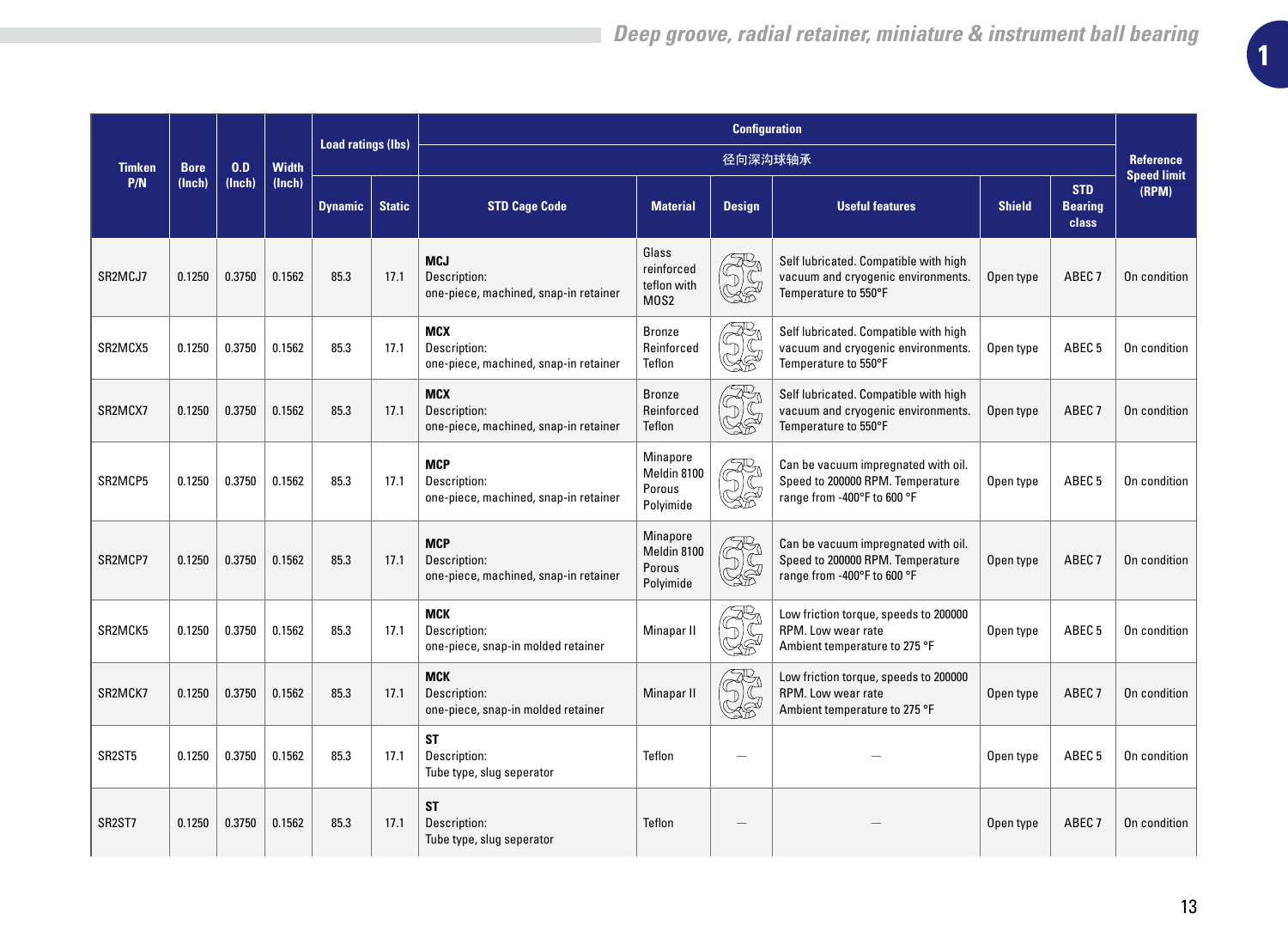|                                |             |        |              | <b>Load ratings (lbs)</b> |               |                                                                                                                 |                                                       | <b>Configuration</b> |                                                                                                     |               |                                       |                                        |
|--------------------------------|-------------|--------|--------------|---------------------------|---------------|-----------------------------------------------------------------------------------------------------------------|-------------------------------------------------------|----------------------|-----------------------------------------------------------------------------------------------------|---------------|---------------------------------------|----------------------------------------|
| <b>Timken</b>                  | <b>Bore</b> | 0.D    | <b>Width</b> |                           |               |                                                                                                                 |                                                       | 径向深沟球轴承              |                                                                                                     |               |                                       | <b>Reference</b><br><b>Speed limit</b> |
| P/N                            | (Inch)      | (Inch) | (lnch)       | <b>Dynamic</b>            | <b>Static</b> | <b>STD Cage Code</b>                                                                                            | <b>Material</b>                                       | <b>Design</b>        | <b>Useful features</b>                                                                              | <b>Shield</b> | <b>STD</b><br><b>Bearing</b><br>class | (RPM)                                  |
| SR3C5                          | 0.1875      | 0.5000 | 0.1562       | 178.3                     | 41.5          | C<br>Description:<br>Balls in deep groove bearing separated<br>by a one-piece snap-in pressed steel<br>retainer | 410 SST<br>Hardened                                   |                      | Low frictional torque at speeds up to<br>10000 RPM<br>Not to be used under high<br>acceleration     | Open type     | ABEC <sub>5</sub>                     | 10000                                  |
| SR <sub>3</sub> C <sub>7</sub> | 0.1875      | 0.5000 | 0.1562       | 178.3                     | 41.5          | C<br>Description:<br>Balls in deep groove bearing separated<br>by a one-piece snap-in pressed steel<br>retainer | 410 SST<br>Hardened                                   |                      | Low frictional torque at speeds up to<br>10000 RPM<br>Not to be used under high<br>acceleration     | Open type     | ABEC <sub>7</sub>                     | 10000                                  |
| SR3R5                          | 0.1875      | 0.5000 | 0.1562       | 178.3                     | 41.5          | R<br>Description:<br>Ball in deep groove bearing separated<br>by a two-piece, pressed steel retainer.           | 430 SST or<br>10000 RPM<br>300 series<br>SST<br>wear. |                      | Low breakaway frictionat at speed to<br>High speeds may result in excessive                         | Open type     | ABEC <sub>5</sub>                     | 10000                                  |
| SR3R7                          | 0.1875      | 0.5000 | 0.1562       | 178.3                     | 41.5          | R<br>Description:<br>Ball in deep groove bearing separated<br>by a two-piece, pressed steel retainer.           | 430 SST or<br>300 series<br><b>SST</b>                | ¢�                   | Low breakaway frictionat at speed to<br>10000 RPM<br>High speeds may result in excessive<br>wear.   | Open type     | ABEC <sub>7</sub>                     | 10000                                  |
| SR3MC5                         | 0.1875      | 0.5000 | 0.1562       | 178.3                     | 41.5          | MC<br>Description:<br>one-piece, machined, snap-in crown<br>phenolic retainer                                   | Phenolic<br>Laminate                                  |                      | Can be vacuum impregnated with<br>oil. Speed to 200000 RPM. Ambient<br>temperature to 275 °F        | Open type     | ABEC <sub>5</sub>                     | 200000                                 |
| SR3MC7                         | 0.1875      | 0.5000 | 0.1562       | 178.3                     | 41.5          | MC<br>Description:<br>one-piece, machined, snap-in crown<br>phenolic retainer                                   | Phenolic<br>Laminate                                  |                      | Can be vacuum impregnated with<br>oil. Speed to 200000 RPM. Ambient<br>temperature to 275 °F        | Open type     | ABEC <sub>7</sub>                     | 200000                                 |
| SR3MCJ5                        | 0.1875      | 0.5000 | 0.1562       | 178.3                     | 41.5          | <b>MCJ</b><br>Description:<br>one-piece, machined, snap-in retainer                                             | Glass<br>reinforced<br>teflon with<br>MOS2            |                      | Self lubricated. Compatible with high<br>vacuum and cryogenic environments.<br>Temperature to 550°F | Open type     | ABEC <sub>5</sub>                     | On condition                           |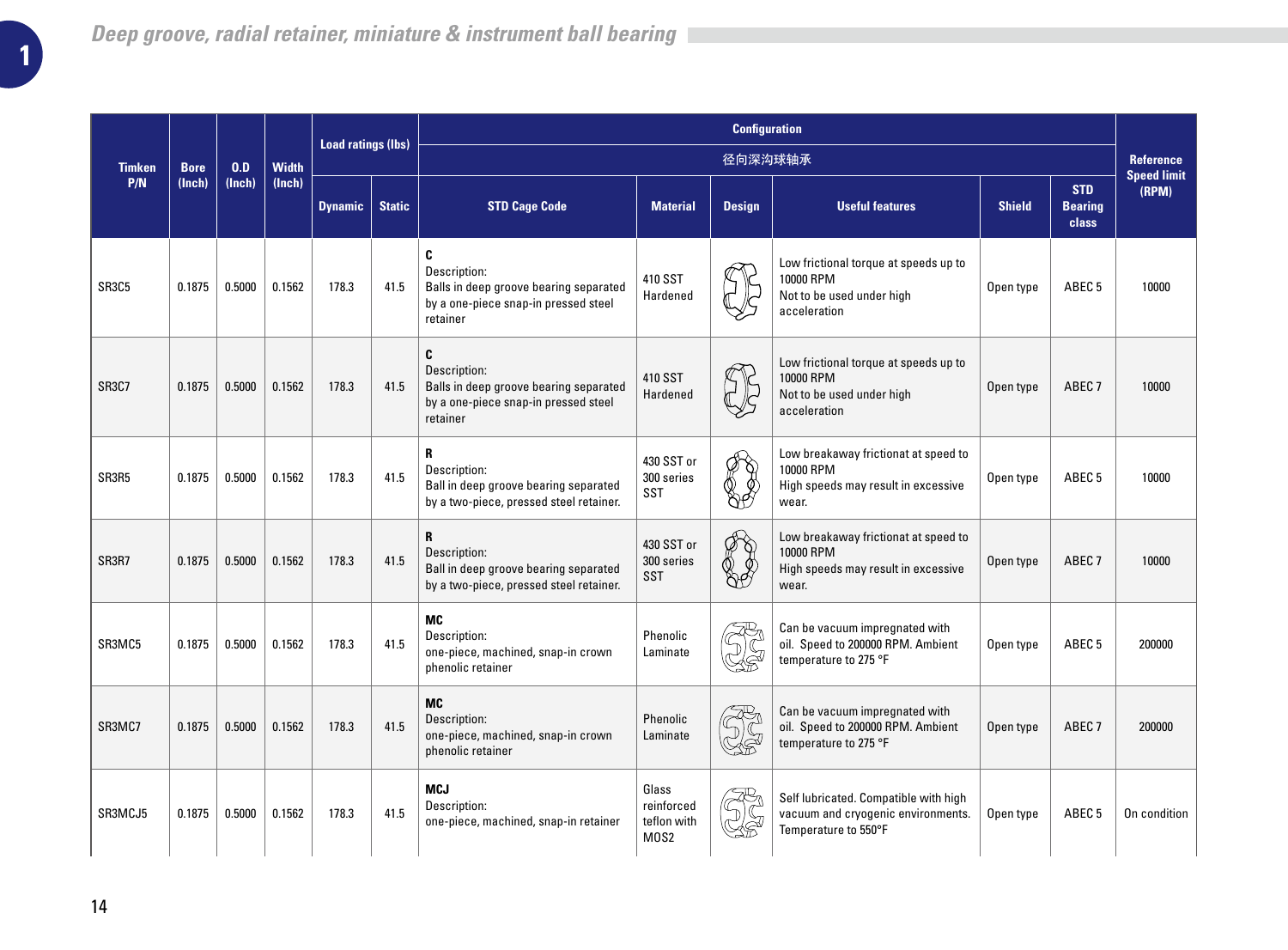|               |             |        |              | <b>Load ratings (lbs)</b> |               |                                                                     |                                                | <b>Configuration</b>                                                                                                                                                                                                                                                                                                                                |                                                                                                        |               |                                       |                                        |
|---------------|-------------|--------|--------------|---------------------------|---------------|---------------------------------------------------------------------|------------------------------------------------|-----------------------------------------------------------------------------------------------------------------------------------------------------------------------------------------------------------------------------------------------------------------------------------------------------------------------------------------------------|--------------------------------------------------------------------------------------------------------|---------------|---------------------------------------|----------------------------------------|
| <b>Timken</b> | <b>Bore</b> | 0.D    | <b>Width</b> |                           |               |                                                                     |                                                | 径向深沟球轴承                                                                                                                                                                                                                                                                                                                                             |                                                                                                        |               |                                       | <b>Reference</b><br><b>Speed limit</b> |
| P/N           | (Inch)      | (Inch) | (lnch)       | <b>Dynamic</b>            | <b>Static</b> | <b>STD Cage Code</b>                                                | <b>Material</b>                                | <b>Design</b>                                                                                                                                                                                                                                                                                                                                       | <b>Useful features</b>                                                                                 | <b>Shield</b> | <b>STD</b><br><b>Bearing</b><br>class | (RPM)                                  |
| SR3MCJ7       | 0.1875      | 0.5000 | 0.1562       | 178.3                     | 41.5          | <b>MCJ</b><br>Description:<br>one-piece, machined, snap-in retainer | Glass<br>reinforced<br>teflon with<br>MOS2     |                                                                                                                                                                                                                                                                                                                                                     | Self lubricated. Compatible with high<br>vacuum and cryogenic environments.<br>Temperature to 550°F    | Open type     | ABEC <sub>7</sub>                     | On condition                           |
| SR3MCX5       | 0.1875      | 0.5000 | 0.1562       | 178.3                     | 41.5          | <b>MCX</b><br>Description:<br>one-piece, machined, snap-in retainer | <b>Bronze</b><br>Reinforced<br>Teflon          |                                                                                                                                                                                                                                                                                                                                                     | Self lubricated. Compatible with high<br>vacuum and cryogenic environments.<br>Temperature to 550°F    | Open type     | ABEC <sub>5</sub>                     | On condition                           |
| SR3MCX7       | 0.1875      | 0.5000 | 0.1562       | 178.3                     | 41.5          | <b>MCX</b><br>Description:<br>one-piece, machined, snap-in retainer | <b>Bronze</b><br>Reinforced<br>Teflon          |                                                                                                                                                                                                                                                                                                                                                     | Self lubricated. Compatible with high<br>vacuum and cryogenic environments.<br>Temperature to 550°F    | Open type     | ABEC <sub>7</sub>                     | On condition                           |
| SR3MCP5       | 0.1875      | 0.5000 | 0.1562       | 178.3                     | 41.5          | <b>MCP</b><br>Description:<br>one-piece, machined, snap-in retainer | Minapore<br>Meldin 8100<br>Porous<br>Polyimide | $\begin{picture}(40,40) \put(0,0){\line(1,0){155}} \put(0,0){\line(1,0){155}} \put(0,0){\line(1,0){155}} \put(0,0){\line(1,0){155}} \put(0,0){\line(1,0){155}} \put(0,0){\line(1,0){155}} \put(0,0){\line(1,0){155}} \put(0,0){\line(1,0){155}} \put(0,0){\line(1,0){155}} \put(0,0){\line(1,0){155}} \put(0,0){\line(1,0){155}} \put(0,0){\line(1$ | Can be vacuum impregnated with oil.<br>Speed to 200000 RPM. Temperature<br>range from -400°F to 600 °F | Open type     | ABEC <sub>5</sub>                     | On condition                           |
| SR3MCP7       | 0.1875      | 0.5000 | 0.1562       | 178.3                     | 41.5          | <b>MCP</b><br>Description:<br>one-piece, machined, snap-in retainer | Minapore<br>Meldin 8100<br>Porous<br>Polyimide |                                                                                                                                                                                                                                                                                                                                                     | Can be vacuum impregnated with oil.<br>Speed to 200000 RPM. Temperature<br>range from -400°F to 600 °F | Open type     | ABEC <sub>7</sub>                     | On condition                           |
| SR3MCK5       | 0.1875      | 0.5000 | 0.1562       | 178.3                     | 41.5          | <b>MCK</b><br>Description:<br>one-piece, snap-in molded retainer    | Minapar II                                     |                                                                                                                                                                                                                                                                                                                                                     | Low friction torque, speeds to 200000<br>RPM. Low wear rate<br>Ambient temperature to 275 °F           | Open type     | ABEC <sub>5</sub>                     | On condition                           |
| SR3MCK7       | 0.1875      | 0.5000 | 0.1562       | 178.3                     | 41.5          | <b>MCK</b><br>Description:<br>one-piece, snap-in molded retainer    | Minapar II                                     |                                                                                                                                                                                                                                                                                                                                                     | Low friction torque, speeds to 200000<br>RPM. Low wear rate<br>Ambient temperature to 275 °F           | Open type     | ABEC <sub>7</sub>                     | On condition                           |
| SR3ST5        | 0.1875      | 0.5000 | 0.1562       | 178.3                     | 41.5          | <b>ST</b><br>Description:<br>Tube type, slug seperator              | Teflon                                         |                                                                                                                                                                                                                                                                                                                                                     |                                                                                                        | Open type     | ABEC <sub>5</sub>                     | On condition                           |
| SR3ST7        | 0.1875      | 0.5000 | 0.1562       | 178.3                     | 41.5          | <b>ST</b><br>Description:<br>Tube type, slug seperator              | Teflon                                         |                                                                                                                                                                                                                                                                                                                                                     |                                                                                                        | Open type     | ABEC <sub>7</sub>                     | On condition                           |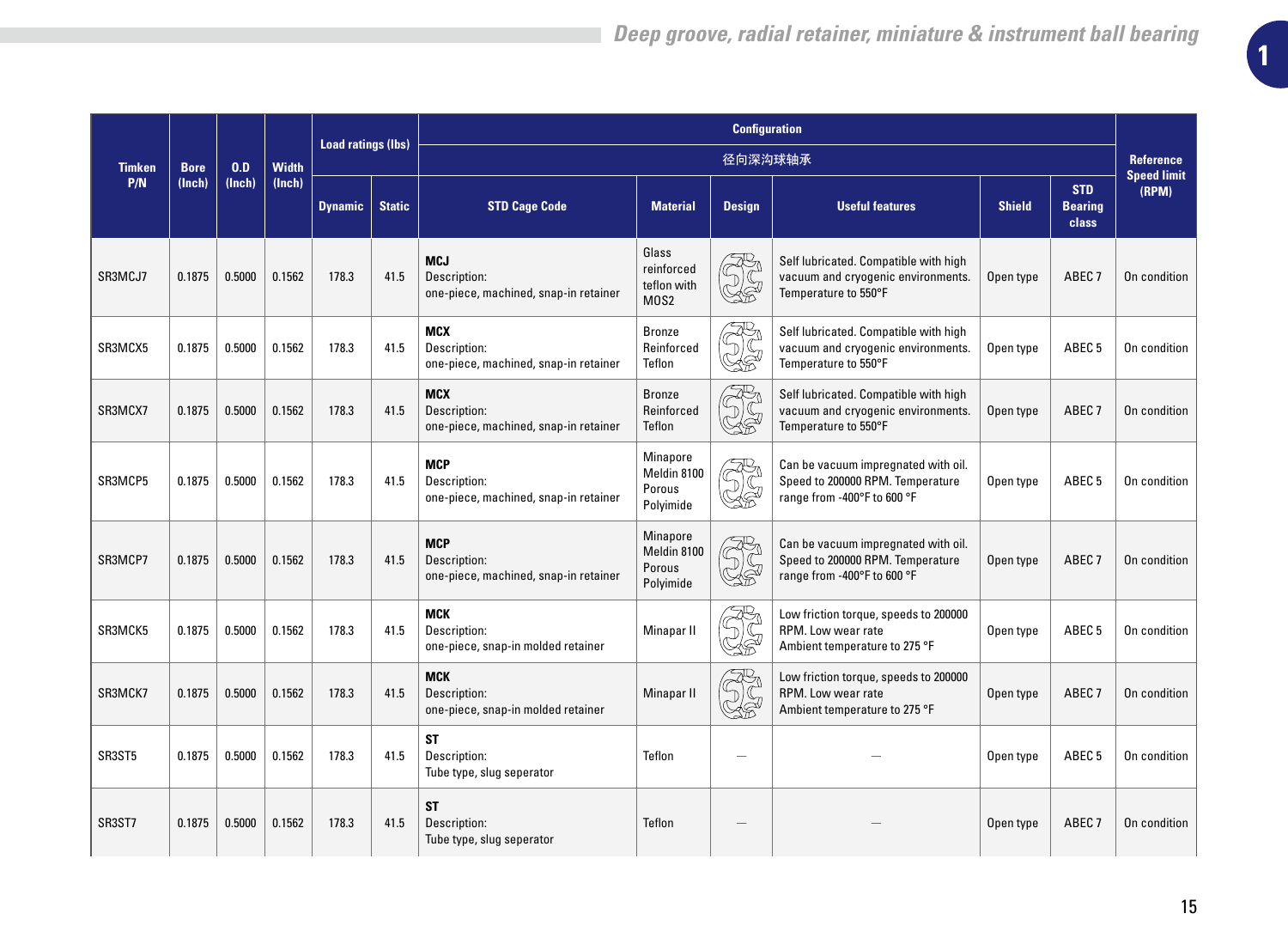|               |             |        |              | <b>Load ratings (lbs)</b> |               |                                                                                                                 |                                            | <b>Configuration</b>      |                                                                                                     |               |                                       |                                        |
|---------------|-------------|--------|--------------|---------------------------|---------------|-----------------------------------------------------------------------------------------------------------------|--------------------------------------------|---------------------------|-----------------------------------------------------------------------------------------------------|---------------|---------------------------------------|----------------------------------------|
| <b>Timken</b> | <b>Bore</b> | 0.D    | <b>Width</b> |                           |               |                                                                                                                 |                                            | 径向深沟球轴承                   |                                                                                                     |               |                                       | <b>Reference</b><br><b>Speed limit</b> |
| P/N           | (Inch)      | (Inch) | (lnch)       | <b>Dynamic</b>            | <b>Static</b> | <b>STD Cage Code</b>                                                                                            | <b>Material</b>                            | <b>Design</b>             | <b>Useful features</b>                                                                              | <b>Shield</b> | <b>STD</b><br><b>Bearing</b><br>class | (RPM)                                  |
| SR4C5         | 0.2500      | 0.6250 | 0.1960       | 203.3                     | 53.5          | C<br>Description:<br>Balls in deep groove bearing separated<br>by a one-piece snap-in pressed steel<br>retainer | 410 SST<br>Hardened                        |                           | Low frictional torque at speeds up to<br>10000 RPM<br>Not to be used under high<br>acceleration     | Open type     | ABEC <sub>5</sub>                     | 10000                                  |
| SR4C7         | 0.2500      | 0.6250 | 0.1960       | 203.3                     | 53.5          | C<br>Description:<br>Balls in deep groove bearing separated<br>by a one-piece snap-in pressed steel<br>retainer | 410 SST<br>Hardened                        |                           | Low frictional torque at speeds up to<br>10000 RPM<br>Not to be used under high<br>acceleration     | Open type     | ABEC <sub>7</sub>                     | 10000                                  |
| SR4R5         | 0.2500      | 0.6250 | 0.1960       | 203.3                     | 53.5          | R<br>Description:<br>Ball in deep groove bearing separated<br>by a two-piece, pressed steel retainer.           | 430 SST or<br>300 series<br>SST            |                           | Low breakaway frictionat at speed to<br>10000 RPM<br>High speeds may result in excessive<br>wear.   | Open type     | ABEC <sub>5</sub>                     | 10000                                  |
| SR4R7         | 0.2500      | 0.6250 | 0.1960       | 203.3                     | 53.5          | R<br>Description:<br>Ball in deep groove bearing separated<br>by a two-piece, pressed steel retainer.           | 430 SST or<br>300 series<br><b>SST</b>     | $\mathscr{D} \mathscr{D}$ | Low breakaway frictionat at speed to<br>10000 RPM<br>High speeds may result in excessive<br>wear.   | Open type     | ABEC <sub>7</sub>                     | 10000                                  |
| SR4MC5        | 0.2500      | 0.6250 | 0.1960       | 203.3                     | 53.5          | MC<br>Description:<br>one-piece, machined, snap-in crown<br>phenolic retainer                                   | Phenolic<br>Laminate                       |                           | Can be vacuum impregnated with<br>oil. Speed to 200000 RPM. Ambient<br>temperature to 275 °F        | Open type     | ABEC <sub>5</sub>                     | 200000                                 |
| SR4MC7        | 0.2500      | 0.6250 | 0.1960       | 203.3                     | 53.5          | MC<br>Description:<br>one-piece, machined, snap-in crown<br>phenolic retainer                                   | Phenolic<br>Laminate                       |                           | Can be vacuum impregnated with<br>oil. Speed to 200000 RPM. Ambient<br>temperature to 275 °F        | Open type     | ABEC <sub>7</sub>                     | 200000                                 |
| SR4MCJ5       | 0.2500      | 0.6250 | 0.1960       | 203.3                     | 53.5          | <b>MCJ</b><br>Description:<br>one-piece, machined, snap-in retainer                                             | Glass<br>reinforced<br>teflon with<br>MOS2 |                           | Self lubricated. Compatible with high<br>vacuum and cryogenic environments.<br>Temperature to 550°F | Open type     | ABEC <sub>5</sub>                     | On condition                           |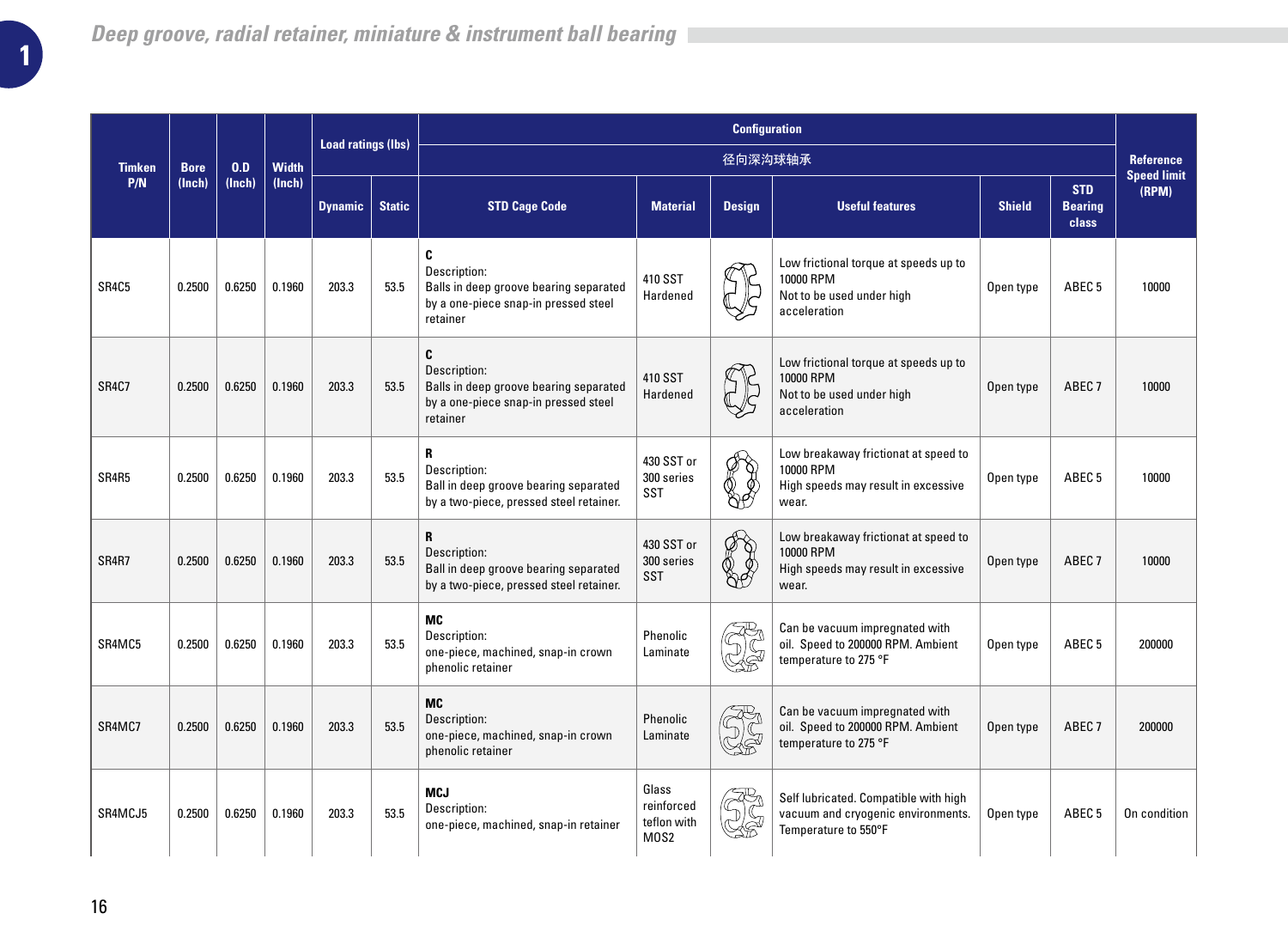|               |             |        |              |                           |               |                                                                                                                                                                                                   |                                                                                                                                                          | <b>Configuration</b> |                                                                                                        |                   |                                              |                                        |
|---------------|-------------|--------|--------------|---------------------------|---------------|---------------------------------------------------------------------------------------------------------------------------------------------------------------------------------------------------|----------------------------------------------------------------------------------------------------------------------------------------------------------|----------------------|--------------------------------------------------------------------------------------------------------|-------------------|----------------------------------------------|----------------------------------------|
| <b>Timken</b> | <b>Bore</b> | 0.D    | <b>Width</b> | <b>Load ratings (lbs)</b> |               |                                                                                                                                                                                                   |                                                                                                                                                          | 径向深沟球轴承              |                                                                                                        |                   |                                              | <b>Reference</b><br><b>Speed limit</b> |
| P/N           | (Inch)      | (Inch) | (lnch)       | <b>Dynamic</b>            | <b>Static</b> | <b>STD Cage Code</b>                                                                                                                                                                              | <b>Material</b>                                                                                                                                          | <b>Design</b>        | <b>Useful features</b>                                                                                 | <b>Shield</b>     | <b>STD</b><br><b>Bearing</b><br><b>class</b> | (RPM)                                  |
| SR4MCJ7       | 0.2500      | 0.6250 | 0.1960       | 203.3                     | 53.5          | <b>MCJ</b><br>Description:<br>one-piece, machined, snap-in retainer                                                                                                                               | Glass<br>reinforced<br>teflon with<br>MOS <sub>2</sub>                                                                                                   | Je<br>95             | Self lubricated. Compatible with high<br>vacuum and cryogenic environments.<br>Temperature to 550°F    | Open type         | ABEC <sub>7</sub>                            | On condition                           |
| SR3MCX5       | 0.2500      | 0.6250 | 0.1960       | 203.3                     | 53.5          | <b>MCX</b><br>Description:<br>one-piece, machined, snap-in retainer                                                                                                                               | <b>Bronze</b><br>Reinforced<br>Teflon<br>Temperature to 550°F<br><b>Bronze</b><br>Reinforced                                                             |                      | Self lubricated. Compatible with high<br>vacuum and cryogenic environments.                            | Open type         | ABEC <sub>5</sub>                            | On condition                           |
| SR4MCX7       | 0.2500      | 0.6250 | 0.1960       | 203.3                     | 53.5          | Self lubricated. Compatible with high<br><b>MCX</b><br><b>JE</b><br>vacuum and cryogenic environments.<br>Description:<br>one-piece, machined, snap-in retainer<br>Teflon<br>Temperature to 550°F |                                                                                                                                                          | Open type            | ABEC <sub>7</sub>                                                                                      | On condition      |                                              |                                        |
| SR4MCP5       | 0.2500      | 0.6250 | 0.1960       | 203.3                     | 53.5          | <b>MCP</b><br>Description:<br>one-piece, machined, snap-in retainer                                                                                                                               | Minapore<br>Can be vacuum impregnated with oil.<br>Meldin 8100<br>Speed to 200000 RPM. Temperature<br>Porous<br>range from -400°F to 600 °F<br>Polyimide |                      | Open type                                                                                              | ABEC <sub>5</sub> | On condition                                 |                                        |
| SR4MCP7       | 0.2500      | 0.6250 | 0.1960       | 203.3                     | 53.5          | <b>MCP</b><br>Description:<br>one-piece, machined, snap-in retainer                                                                                                                               | Minapore<br>Meldin 8100<br>Porous<br>Polyimide                                                                                                           | $\mathbb{Z}$         | Can be vacuum impregnated with oil.<br>Speed to 200000 RPM. Temperature<br>range from -400°F to 600 °F | Open type         | ABEC <sub>7</sub>                            | On condition                           |
| SR4MCK5       | 0.2500      | 0.6250 | 0.1960       | 203.3                     | 53.5          | <b>MCK</b><br>Description:<br>one-piece, snap-in molded retainer                                                                                                                                  | Minapar II                                                                                                                                               |                      | Low friction torque, speeds to 200000<br>RPM. Low wear rate<br>Ambient temperature to 275 °F           | Open type         | ABEC <sub>5</sub>                            | On condition                           |
| SR4MCK7       | 0.2500      | 0.6250 | 0.1960       | 203.3                     | 53.5          | <b>MCK</b><br>Description:<br>one-piece, snap-in molded retainer                                                                                                                                  | Minapar II                                                                                                                                               |                      | Low friction torque, speeds to 200000<br>RPM. Low wear rate<br>Ambient temperature to 275 °F           | Open type         | ABEC <sub>7</sub>                            | On condition                           |
| SR4ST5        | 0.2500      | 0.6250 | 0.1960       | 203.3                     | 53.5          | ST<br>Description:<br>Tube type, slug seperator                                                                                                                                                   | Teflon                                                                                                                                                   |                      |                                                                                                        | Open type         | ABEC <sub>5</sub>                            | On condition                           |
| SR4ST7        | 0.2500      | 0.6250 | 0.1960       | 203.3                     | 53.5          | <b>ST</b><br>Description:<br>Tube type, slug seperator                                                                                                                                            | Teflon                                                                                                                                                   |                      |                                                                                                        | Open type         | ABEC <sub>7</sub>                            | On condition                           |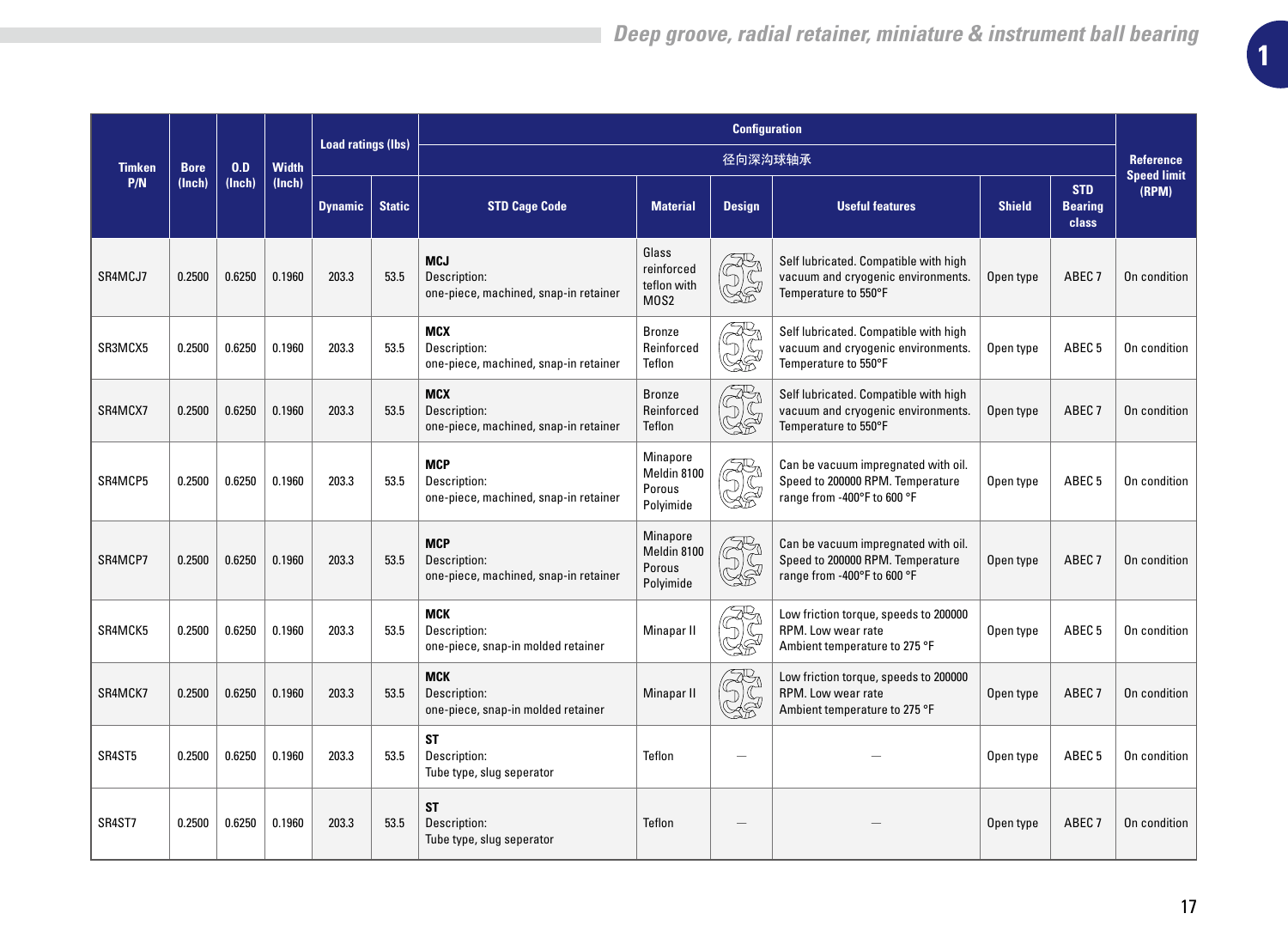### **Deep groove, radial retainer, single shield narrow series miniature & instrument ball bearing**

|                   |                       |               |                        |                           |               |                                                                                                                                                                                                                                                                                                                                                |                                        | <b>Configuration</b>           |                                                                                                   |                                |                             |                                           |
|-------------------|-----------------------|---------------|------------------------|---------------------------|---------------|------------------------------------------------------------------------------------------------------------------------------------------------------------------------------------------------------------------------------------------------------------------------------------------------------------------------------------------------|----------------------------------------|--------------------------------|---------------------------------------------------------------------------------------------------|--------------------------------|-----------------------------|-------------------------------------------|
| <b>Timken P/N</b> | <b>Bore</b><br>(Inch) | 0.D<br>(Inch) | <b>Width</b><br>(Inch) | <b>Load ratings (lbs)</b> |               |                                                                                                                                                                                                                                                                                                                                                |                                        |                                | 深沟单防尘盖窄系列径向球轴承                                                                                    |                                |                             | <b>Reference</b><br><b>Speed</b><br>limit |
|                   |                       |               |                        | <b>Dynamic</b>            | <b>Static</b> | <b>STD Cage Code</b>                                                                                                                                                                                                                                                                                                                           | <b>Material</b>                        | <b>Design</b>                  | <b>Useful features</b>                                                                            | <b>Shield</b>                  | <b>STD Bearing</b><br>class | (RPM)                                     |
| <b>S518RHN5</b>   | 0.1250                | 0.3125        | 0.1094                 | 77.9                      | 14.8          | R<br>Description:<br>Ball in deep groove bearing separated<br>by a two-piece, pressed steel retainer.                                                                                                                                                                                                                                          | 430 SST or<br>300 series<br><b>SST</b> | ∯<br>Ø<br>DP.                  | Low breakaway frictionat at<br>speed to 10000 RPM<br>High speeds may result in<br>excessive wear. | Single shield<br>Narrow series | 5P                          | 10000                                     |
| <b>S518RHN7</b>   | 0.1250                | 0.3125        | 0.1094                 | 77.9                      | 14.8          | R<br>Low breakaway frictionat at<br>ES<br>S<br>430 SST or<br>speed to 10000 RPM<br>Description:<br>300 series<br>Ball in deep groove bearing separated<br>High speeds may result in<br>SST<br>by a two-piece, pressed steel retainer.<br>excessive wear.<br>C<br>Low frictional torque at<br>410 SST<br>speeds up to 10000 RPM<br>Description: |                                        | Single shield<br>Narrow series | 7P                                                                                                | 10000                          |                             |                                           |
| <b>S518CHN5</b>   | 0.1250                | 0.3125        | 0.1094                 | 77.9                      | 14.8          | Hardened<br>Not to be used under high<br>Balls in deep groove bearing separated<br>acceleration<br>by a one-piece snap-in pressed steel retainer<br>C<br>Low frictional torque at                                                                                                                                                              |                                        | Single shield<br>Narrow series | 5P                                                                                                | 10000                          |                             |                                           |
| <b>S518CHN7</b>   | 0.1250                | 0.3125        | 0.1094                 | 77.9                      | 14.8          | 410 SST<br>speeds up to 10000 RPM<br>Description:<br>Balls in deep groove bearing separated<br>Hardened<br>Not to be used under high<br>by a one-piece snap-in pressed steel retainer<br>acceleration                                                                                                                                          |                                        | Single shield<br>Narrow series | 7P                                                                                                | 10000                          |                             |                                           |
| S5632RHN5         | 0.1875                | 0.3125        | 0.1094                 | 53.7                      | 11.2          | R<br>Description:<br>Ball in deep groove bearing separated<br>by a two-piece, pressed steel retainer.                                                                                                                                                                                                                                          | 430 SST or<br>300 series<br><b>SST</b> | ØÔ<br>87G                      | Low breakaway frictionat at<br>speed to 10000 RPM<br>High speeds may result in<br>excessive wear. | Single shield<br>Narrow series | 5P                          | 10000                                     |
| S5632RHN7         | 0.1875                | 0.3125        | 0.1094                 | 53.7                      | 11.2          | $\mathbf{R}$<br>Description:<br>Ball in deep groove bearing separated<br>by a two-piece, pressed steel retainer.                                                                                                                                                                                                                               | 430 SST or<br>300 series<br><b>SST</b> | F)<br>2<br>හිඒ                 | Low breakaway frictionat at<br>speed to 10000 RPM<br>High speeds may result in<br>excessive wear. | Single shield<br>Narrow series | 7P                          | 10000                                     |
| S5632CHN5         | 0.1875                | 0.3125        | 0.1094                 | 53.7                      | 11.2          | C<br>Description:<br>Balls in deep groove bearing separated<br>by a one-piece snap-in pressed steel retainer                                                                                                                                                                                                                                   | 410 SST<br>Hardened                    |                                | Low frictional torque at<br>speeds up to 10000 RPM<br>Not to be used under high<br>acceleration   | Single shield<br>Narrow series | 5P                          | 10000                                     |
| S5632CHN7         | 0.1875                | 0.3125        | 0.1094                 | 53.7                      | 11.2          | C<br>Description:<br>Balls in deep groove bearing separated<br>by a one-piece snap-in pressed steel retainer                                                                                                                                                                                                                                   | 410 SST<br>Hardened                    |                                | Low frictional torque at<br>speeds up to 10000 RPM<br>Not to be used under high<br>acceleration   | Single shield<br>Narrow series | 7P                          | 10000                                     |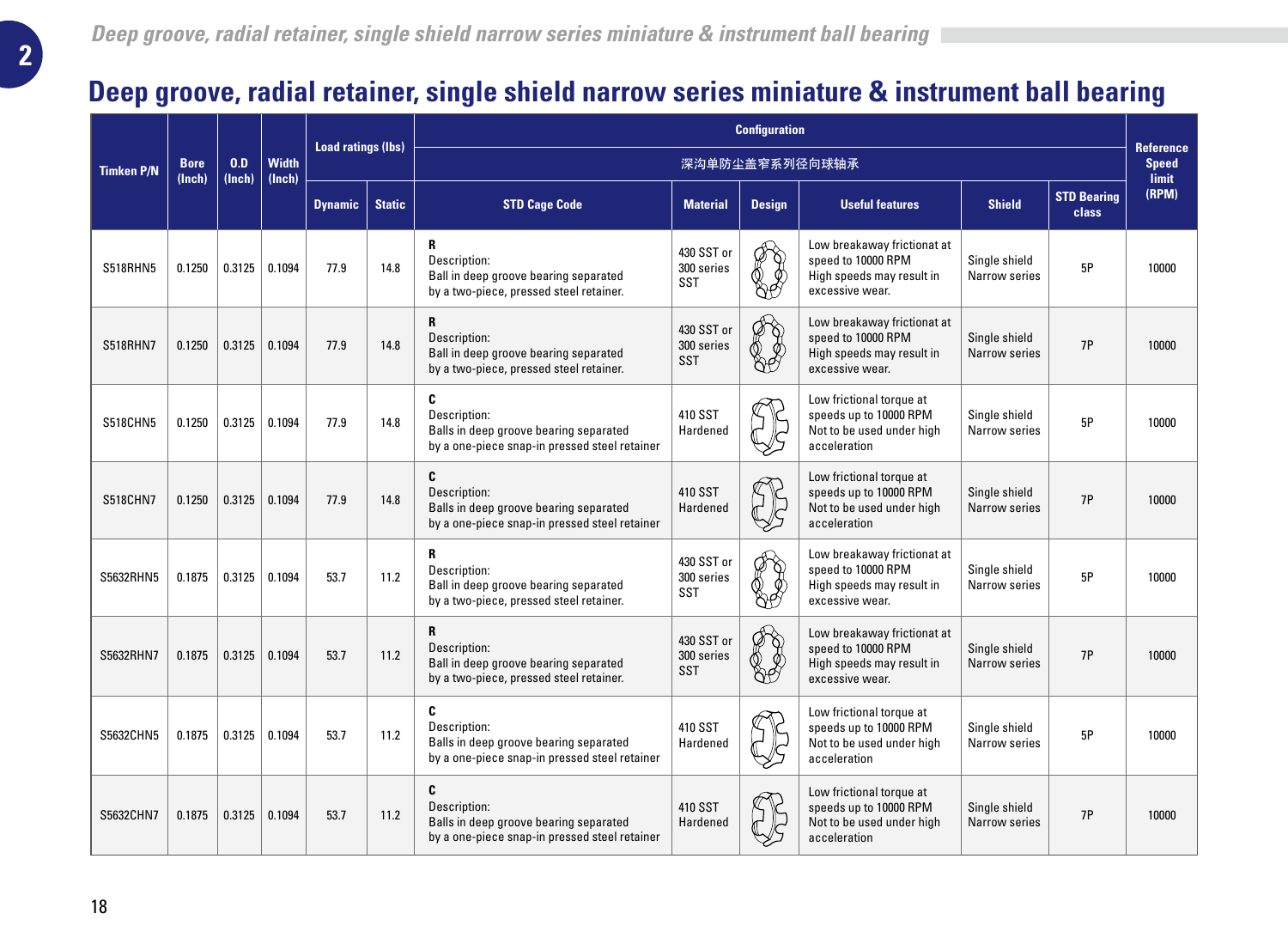# **3**

## **Deep groove, radial retainer, modified dimension miniature & instrument ball bearing**

|                                 |                       |               |                        | <b>Load ratings (lbs)</b> |               |                                                                                                                  |                                                         | <b>Configurationa</b> |                                                                                                   |               |                                    |                                        |
|---------------------------------|-----------------------|---------------|------------------------|---------------------------|---------------|------------------------------------------------------------------------------------------------------------------|---------------------------------------------------------|-----------------------|---------------------------------------------------------------------------------------------------|---------------|------------------------------------|----------------------------------------|
| <b>Timken P/N</b>               | <b>Bore</b><br>(lnch) | 0.D<br>(Inch) | <b>Width</b><br>(Inch) |                           |               |                                                                                                                  | 尺寸修改后径向深沟球轴承                                            |                       |                                                                                                   |               |                                    | <b>Reference</b><br><b>Speed limit</b> |
|                                 |                       |               |                        | <b>Dynamic</b>            | <b>Static</b> | <b>STD Cage Code</b>                                                                                             | <b>Material</b>                                         | <b>Design</b>         | <b>Useful features</b>                                                                            | <b>Shield</b> | <b>STD Bearing</b><br><b>class</b> | (RPM)a                                 |
| A281-<br>(Sequential<br>number) | 0.1250                | 0.3750        | 0.1094                 | 38                        | 6.8           | C<br>Description:<br>Balls in deep groove bearing separated<br>by a one-piece snap-in pressed steel retainer.    | 410 SST<br>Hardened                                     |                       | Low frictional torque at<br>speeds up to 10000 RPM<br>Not to be used under<br>high acceleration.  | double shield | 7P                                 | 10000                                  |
| A430-<br>(Sequential<br>number) | 0.1250                | 0.5000        | 0.1094                 | 38                        | 6.8           | C<br>Description:<br>Balls in deep groove bearing separated<br>by a one-piece snap-in pressed steel retainer.    | 410 SST<br>Hardened                                     |                       | Low frictional torque at<br>speeds up to 10000 RPM<br>Not to be used under<br>high acceleration.  | single shield | 5P                                 | 10000                                  |
| A431-<br>(Sequential<br>number) | 0.1250                | 0.5000        | 0.1094                 | 38                        | 6.8           | C<br>Description:<br>Balls in deep groove bearing separated<br>by a one-piece snap-in pressed steel retainer.    | 410 SST<br>Hardened                                     |                       | Low frictional torque at<br>speeds up to 10000 RPM<br>Not to be used under<br>high acceleration.  | double shield | 5P                                 | 10000                                  |
| A521-<br>(Sequential<br>number) | 0.1250                | 0.4100        | 0.0937                 | 50.2                      | 11.9          | C<br>Description:<br>Balls in deep groove bearing separated<br>by a one-piece snap-in pressed steel retainer.    | 410 SST<br>Hardened                                     |                       | Low frictional torque at<br>speeds up to 10000 RPM<br>Not to be used under<br>high acceleration.  | single shield | 7P                                 | 10000                                  |
| B698-<br>(Sequential<br>number) | 0.2500                | 0.7500        | 0.1960                 | 203                       | 53.5          | ${\sf R}$<br>Description:<br>Ball in deep groove bearing separated<br>by a two-piece, pressed steel retainer.    | 430 SST or<br>300 series<br><b>SST</b>                  | ES.<br>P<br>හිච       | Low breakaway frictionat<br>at speed to 10000 RPM<br>High speeds may result<br>in excessive wear. | double shield | 7P                                 | 10000                                  |
| A834-<br>(Sequential<br>number) | 0.1250                | 0.3750        | 0.0937                 | 41.5                      | 7.8           | $\mathsf{R}$<br>Description:<br>Ball in deep groove bearing separated<br>by a two-piece, pressed steel retainer. | 430 SST or<br>300 series<br><b>SST</b>                  | Q<br>DÓ               | Low breakaway frictionat<br>at speed to 10000 RPM<br>High speeds may result<br>in excessive wear. | double shield | 7P                                 | 10000                                  |
| B70-<br>(Sequential<br>number)  | 0.1250                | 0.4100        | 0.0937                 | 41.5                      | 7.7           | R<br>Description:<br>Ball in deep groove bearing separated<br>by a two-piece, pressed steel retainer.            | 430 SST or<br>300 series<br>SST                         | 8G                    | Low breakaway frictionat<br>at speed to 10000 RPM<br>High speeds may result<br>in excessive wear. | double shield | 5P                                 | 10000                                  |
| B703-<br>(Sequential<br>number) | 0.2500                | 0.5000        | 0.1562                 | 119                       | 34.6          | R<br>Description:<br>Ball in deep groove bearing separated<br>by a two-piece, pressed steel retainer.            | 430 SST or<br>300 series<br>SST                         | 88                    | Low breakaway frictionat<br>at speed to 10000 RPM<br>High speeds may result<br>in excessive wear. | double shield | 7P                                 | 10000                                  |
| G229-<br>(Sequential<br>number) | 0.3750                | 0.6250        | 0.1960                 | 140                       | 53.2          | <b>ST</b><br>Description:<br>PTEF slug separators<br>Tube type                                                   | <b>TEFLON</b><br>Confirming to<br>AMS 3651,<br>AMS 3656 |                       |                                                                                                   | double shield | 7P                                 |                                        |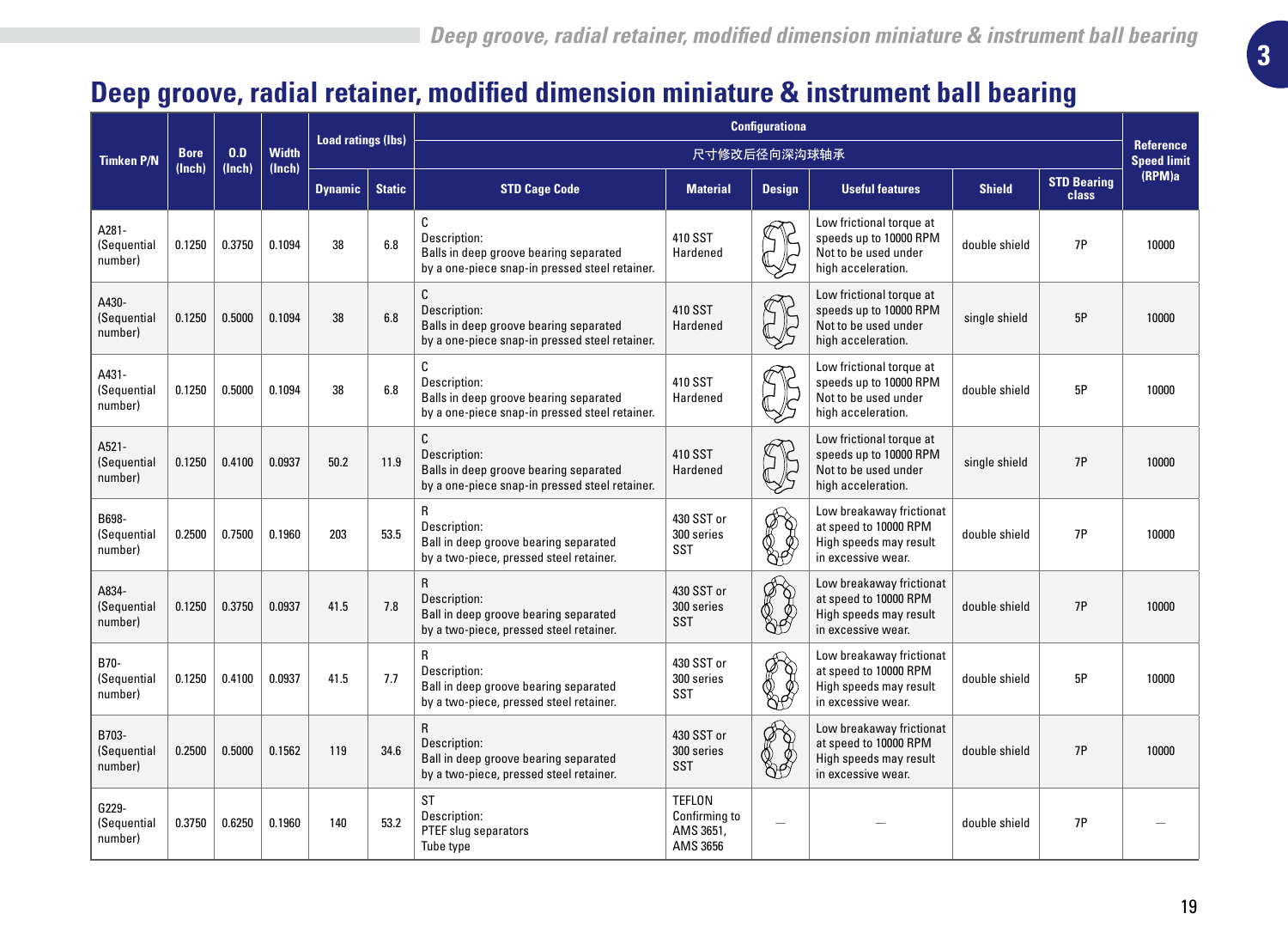|                                 |                       |               |                              |                              | <b>Load ratings (lbs)</b> |               |                                                                                                                     |                                 |                      | <b>Configuration</b>                                                                                      |               |                       |                         |                      |                                 |
|---------------------------------|-----------------------|---------------|------------------------------|------------------------------|---------------------------|---------------|---------------------------------------------------------------------------------------------------------------------|---------------------------------|----------------------|-----------------------------------------------------------------------------------------------------------|---------------|-----------------------|-------------------------|----------------------|---------------------------------|
| <b>Timken P/N</b>               | <b>Bore</b><br>(Inch) | 0.D<br>(Inch) | <b>Width</b><br><b>Inner</b> | <b>Width</b><br><b>Outer</b> |                           |               |                                                                                                                     |                                 |                      | 尺寸修改后的带法兰的径向深沟球轴承                                                                                         |               |                       |                         |                      | Reference<br><b>Speed limit</b> |
|                                 |                       |               | (Inch)                       | (Inch)                       | <b>Dynamic</b>            | <b>Static</b> | <b>STD Cage Code</b>                                                                                                | <b>Material</b>                 | <b>Design</b>        | <b>Useful features</b>                                                                                    | <b>Shield</b> | Flanged<br><b>Dia</b> | Flanged<br><b>Width</b> | STD Bearing<br>class | (RPM)                           |
| E685-<br>(Sequential<br>number) | 0.3125                | 0.5000        | 0.1094                       | 0.1094                       | 119                       | 34.8          | R<br>Description:<br>Ball in deep groove<br>bearing separated<br>by a two-piece, pressed<br>steel retainer.         | 430 SST or<br>300 series<br>SST | ᠹੈѶ<br>$\frac{1}{2}$ | Low breakaway<br>frictionat at speed to<br>10000 RPM<br>High speeds may<br>result in excessive<br>wear.   | open type     | 0.547                 | 0.023                   | 5P                   | 10000                           |
| D983-<br>(Sequential<br>number) | 0.2500                | 0.5000        | 0.2650                       | 0.1250                       | 113                       | 30.9          | C<br>Description:<br>Balls in deep groove<br>bearing separated<br>by a one-piece snap-in<br>pressed steel retainer. | 410 SST<br>Hardened             | ∕₹<br>$\mathbb{R}$   | Low frictional torque<br>at speeds up to 10000<br><b>RPM</b><br>Not to be used under<br>high acceleration | open type     | 0.547                 | 0.023                   | 7P                   | 10000                           |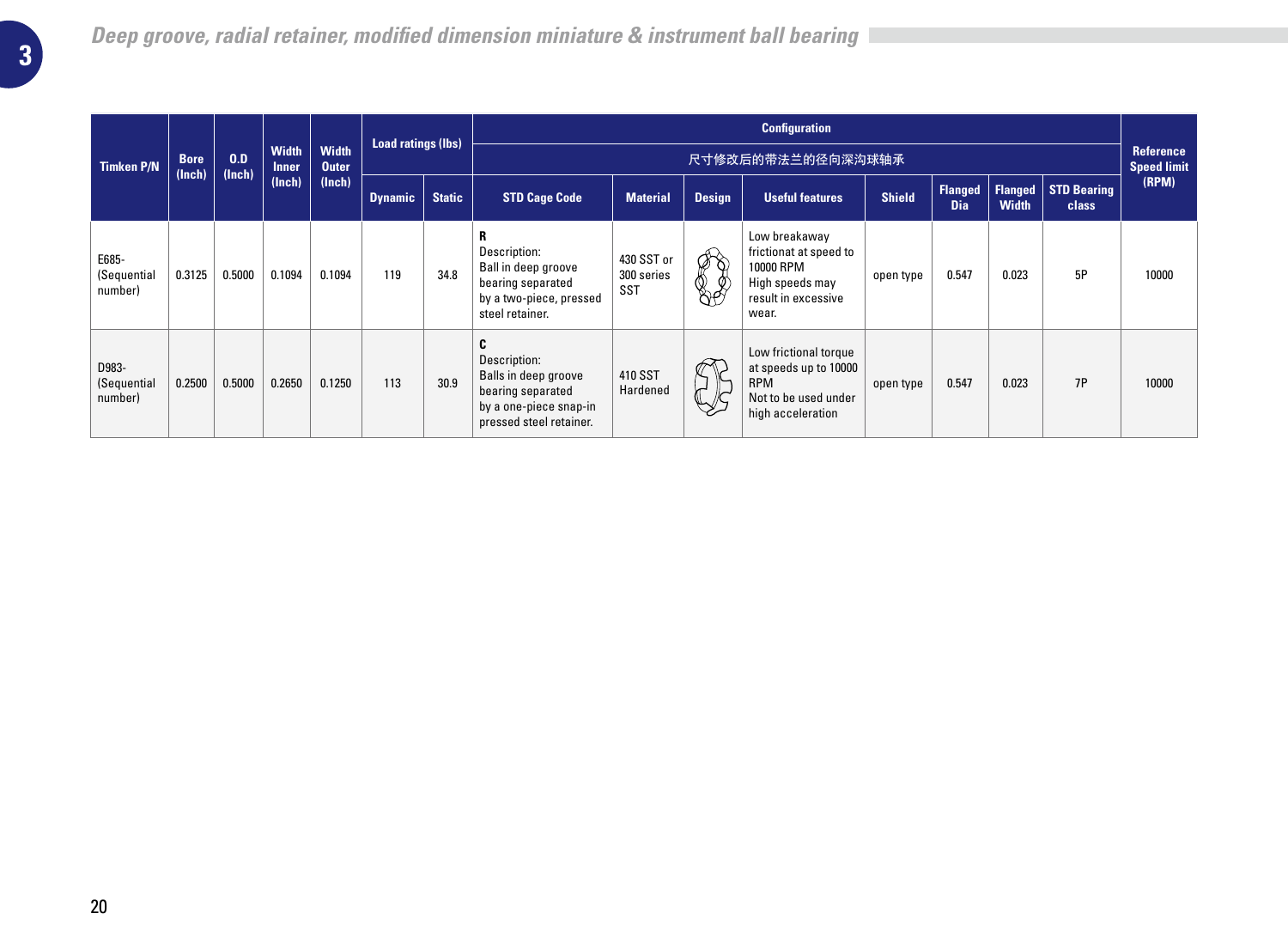# **Deep groove, full complement miniature & instrument ball bearing**

|                   |             |        |                 |                |                               |                        |               |               | <b>Configuration</b> |                      |                          |                                 |
|-------------------|-------------|--------|-----------------|----------------|-------------------------------|------------------------|---------------|---------------|----------------------|----------------------|--------------------------|---------------------------------|
| <b>Timken P/N</b> | <b>Bore</b> | 0.D    | Width<br>(Inch) |                | Load ratings (lbs)            |                        |               |               | 带法兰的深沟满滚珠径向球轴承       |                      |                          | Reference<br><b>Speed limit</b> |
|                   | (Inch)      | (Inch) |                 | <b>Dynamic</b> | <b>Static</b><br>(Steel ball) | <b>STD Cage Code</b>   | <b>Design</b> | <b>Shield</b> | <b>Flanged Dia</b>   | <b>Flanged Width</b> | <b>STD Bearing class</b> | (RPM)                           |
| S518F5            |             |        |                 |                |                               | N/A                    |               |               |                      |                      | 5P                       |                                 |
| S518F7            | 0.1250      | 0.3125 | 0.1094          | 116.7          | 27.2                          | Full complement        |               | Open          | 0.359                | 0.023                | <b>7P</b>                |                                 |
| S5632F5           | 0.1875      | 0.3125 | 0.1094          | 93.2           | 25.7                          | N/A                    |               |               | 0.359                | 0.023                | 5P                       |                                 |
| S5632F7           |             |        |                 |                |                               | <b>Full complement</b> |               | Open          |                      |                      | 7P                       |                                 |

|                   |                       |               |                        | <b>Load ratings (lbs)</b> |                        |                        |                                 | <b>Configuration</b>               |               |                          | <b>Reference</b>              |
|-------------------|-----------------------|---------------|------------------------|---------------------------|------------------------|------------------------|---------------------------------|------------------------------------|---------------|--------------------------|-------------------------------|
| <b>Timken P/N</b> | <b>Bore</b><br>(Inch) | 0.D<br>(Inch) | <b>Width</b><br>(Inch) |                           |                        |                        |                                 | 满滚珠深沟径向球轴承                         |               |                          | <b>Speed limit</b>            |
|                   |                       |               |                        | <b>Dynamic</b>            | <b>Static</b>          | <b>STD Cage Code</b>   | <b>Design</b>                   | <b>Useful features</b>             | <b>Shield</b> | <b>STD Bearing class</b> | (RPM)                         |
| S1005             |                       | 0.1000        | 0.0312                 | 13                        |                        | N/A                    |                                 | High radial load                   |               | 5P                       | $\overline{\phantom{0}}$      |
| S1007             | 0.0250                |               |                        |                           | 1.5                    | <b>Full Complement</b> |                                 | High torque due to ball rubbing    | Open          | 7P                       | $\overline{\phantom{0}}$      |
| <b>S25</b>        | 0.0400                | 0.1250        | 0.0469                 | 19                        | 2.5                    | N/A                    |                                 | High radial load                   | Open          | 5P                       |                               |
| S <sub>27</sub>   |                       |               |                        |                           |                        | <b>Full Complement</b> |                                 | High torque due to ball rubbing    |               | 7P                       |                               |
| S33325            | 0.0937                | 0.1875        | 0.0625                 | 38.4                      | 7.4                    | N/A                    |                                 | High radial load                   | Open          | 5P                       | $\overbrace{\phantom{12333}}$ |
| S33327            |                       |               |                        |                           |                        | <b>Full Complement</b> |                                 | High torque due to ball rubbing    |               | 7P                       | $\overline{\phantom{0}}$      |
| S518HH5           |                       |               | 0.1406                 |                           |                        | N/A                    |                                 | High radial load                   |               | 5P                       | -                             |
| S518HH7           | 0.1250                | 0.3125        |                        | 116.7                     | 27.2                   | <b>Full Complement</b> |                                 | High torque due<br>to ball rubbing | Double shield | 7P                       |                               |
| S56325            | 0.1875                | 0.3125        | 0.1094                 | 25.7                      | 93.2                   | N/A                    |                                 | High radial load                   | Open          | 5P                       | $\overbrace{\phantom{12333}}$ |
| S56327            |                       |               |                        |                           |                        | <b>Full Complement</b> |                                 | High torque due to ball rubbing    |               | 7P                       | $\overline{\phantom{0}}$      |
| <b>SR25</b>       | 0.1250                | 0.3750        | 0.1562                 | 122.2                     | 29.3                   | N/A                    |                                 | High radial load                   | Open          | 5P                       |                               |
| <b>SR27</b>       |                       |               |                        |                           |                        | <b>Full Complement</b> |                                 | High torque due to ball rubbing    |               | 7P                       | —                             |
| <b>SR35</b>       | 0.1875                |               | 0.1562                 | 241.1                     | 65.3                   | N/A                    |                                 | High radial load                   | Open          | 5P                       | $\overbrace{\phantom{12333}}$ |
| <b>SR37</b>       |                       | 0.5000        |                        |                           |                        | <b>Full Complement</b> |                                 | High torque due to ball rubbing    |               | 7P                       | $\overline{\phantom{0}}$      |
| <b>SR45</b>       |                       |               |                        | 295.2                     | 93.6                   | N/A                    |                                 | High radial load                   |               | 5P                       |                               |
| <b>SR47</b>       | 0.2500<br>0.6250      | 0.1960        |                        |                           | <b>Full Complement</b> |                        | High torque due to ball rubbing | Open                               | 7P            |                          |                               |

**4**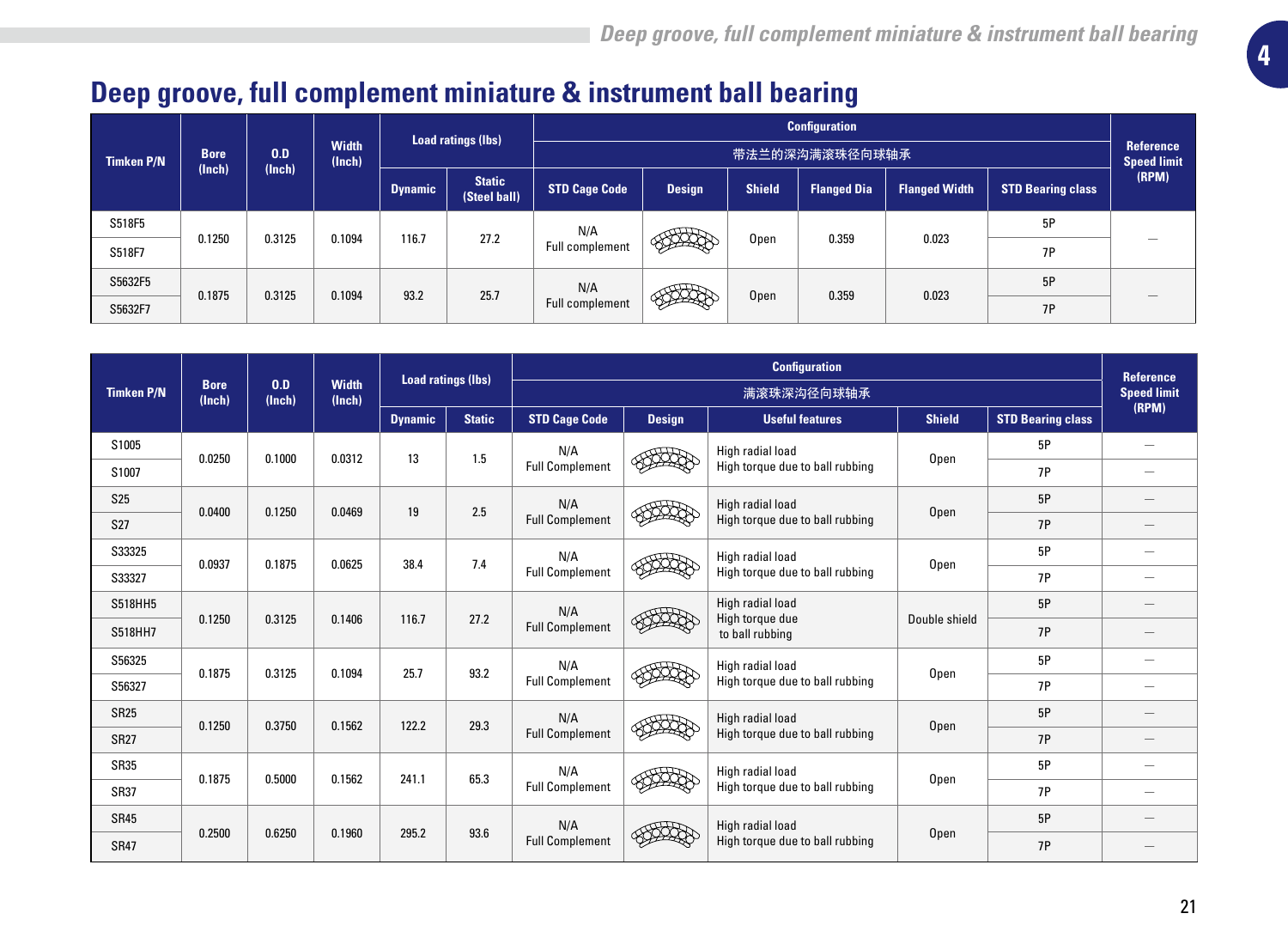## **Separable angular contact miniature & instrument ball bearing**

|                      |                                           |                                                      |                        |                                                               |               | <b>Load ratings (lbs)</b>    |                                                                                             |                                                                                      |                      | <b>Configuration</b>                                          |                                                         |               |                                       |                                                |
|----------------------|-------------------------------------------|------------------------------------------------------|------------------------|---------------------------------------------------------------|---------------|------------------------------|---------------------------------------------------------------------------------------------|--------------------------------------------------------------------------------------|----------------------|---------------------------------------------------------------|---------------------------------------------------------|---------------|---------------------------------------|------------------------------------------------|
|                      |                                           |                                                      |                        |                                                               |               |                              |                                                                                             |                                                                                      |                      | 可分离式角接触球轴承                                                    |                                                         |               |                                       |                                                |
| <b>Timken</b><br>P/N | <b>Bore</b><br>(Inch)                     | 0.D<br>(Inch)                                        | <b>Width</b><br>(Inch) | <b>Dynamic</b>                                                | <b>Static</b> | <b>R.I.C Range</b><br>(Inch) | Reference<br><b>Contact</b><br><b>Angle Range</b><br>(degree)                               | <b>STD Cage Code</b>                                                                 | <b>Material</b>      | <b>Design</b>                                                 | <b>Useful features</b>                                  | <b>Shield</b> | <b>STD</b><br><b>Bearing</b><br>class | Reference<br>Speed limit<br>(M <sub>d</sub> H) |
| S518MB5              | 0.1250                                    | 0.3125                                               | 0.1094                 | 88.3                                                          | 17.2          | 0.0004 TO 0.0010             | 12.5 TO 19.5                                                                                | MВ<br>Description:                                                                   | Phenolic             |                                                               | Retains balls in<br>outer race allowing                 | Open          | ABEC <sub>5</sub>                     | 200000                                         |
|                      |                                           |                                                      |                        | 85.4                                                          | 15            | 0.0010 TO 0.0018             | 19.5 TO 26.5                                                                                | Angular contact, Separable bearing with<br>one-piece, step pocked machined retainer. | Laminate             | 0\0                                                           | removal of innr race.<br>Ambinent temperature to 275° F |               |                                       |                                                |
| S518MB7              | 0.1250                                    | 88.3<br>0.0004 TO 0.0010<br>17.2<br>0.3125<br>0.1094 | 12.5 TO 19.5           | MВ<br>Description:<br>Angular contact, Separable bearing with | Phenolic      |                              | Retains balls in<br>outer race allowing                                                     | Open                                                                                 | ABEC <sub>7</sub>    | 200000                                                        |                                                         |               |                                       |                                                |
|                      |                                           |                                                      |                        | 85.4                                                          | 15            | 0.0010 TO 0.0018             | 19.5 TO 26.5                                                                                | one-piece.<br>step pocked machined retainer.                                         | Laminate             | $\odot$                                                       | removal of innr race.<br>Ambinent temperature to 275° F |               |                                       |                                                |
| SR2MB5               | 0.1250                                    | 0.3750                                               | 0.1562                 | 82                                                            | 15.1          | 0.0004 TO 0.0010             | 12.5 TO 19.5                                                                                | MВ<br>Description:                                                                   | Phenolic             |                                                               | Retains balls in<br>outer race allowing                 | Open          | ABEC <sub>5</sub>                     | 200000                                         |
|                      |                                           |                                                      |                        | 80.3                                                          | 13.4          | 0.0010 TO 0.0018             | 19.5 TO 26.5                                                                                | Angular contact, Separable bearing with<br>one-piece, step pocked machined retainer. | Laminate             | \0                                                            | removal of innr race.<br>Ambinent temperature to 275° F |               |                                       |                                                |
|                      | SR <sub>2</sub> MB <sub>7</sub><br>0.1250 | 0.3750                                               | 0.1562                 | 82                                                            | 15.1          | 0.0004 TO 0.0010             | 12.5 TO 19.5                                                                                | MВ<br>Description:                                                                   | Phenolic             | $\sqrt{\frac{1}{2}}$                                          | Retains balls in<br>outer race allowing                 | Open          | ABEC <sub>7</sub>                     | 200000                                         |
|                      |                                           |                                                      |                        | 80.3                                                          | 13.4          | 0.0010 TO 0.0018             | 19.5 TO 26.5                                                                                | Angular contact, Separable bearing with<br>one-piece, step pocked machined retainer. | Laminate             | $\overline{\mathbb{Q}}$<br>\0                                 | removal of innr race.<br>Ambinent temperature to 275° F |               |                                       |                                                |
|                      |                                           |                                                      |                        | 178<br>38.5<br>0.0004 TO 0.0012<br>10 TO 18<br><b>MB</b>      |               |                              | Retains balls in                                                                            |                                                                                      |                      |                                                               |                                                         |               |                                       |                                                |
| SR3MB5               | 0.1875                                    | 0.5000                                               | 0.1562                 | 175                                                           | 33.4          | 0.0012 TO 0.0020             | 18 TO 23                                                                                    | Description:<br>Angular contact, Separable bearing with                              | Phenolic<br>Laminate | $\mathbb{C}$<br>$\mathbb{N}$ ð                                | outer race allowing<br>removal of innr race.            | Open          | ABEC <sub>5</sub>                     | 200000                                         |
|                      |                                           |                                                      |                        | 173                                                           | 32.2          | 0.0020 TO 0.0025             | 23 TO 26                                                                                    | one-piece, step pocked machined retainer.                                            |                      |                                                               | Ambinent temperature to 275° F                          |               |                                       |                                                |
|                      |                                           |                                                      |                        | 178                                                           | 38.5          | 0.0004 TO 0.0012             | 10 TO 18                                                                                    | <b>MB</b>                                                                            |                      |                                                               | Retains balls in                                        |               |                                       |                                                |
| SR3MB7               | 0.1875                                    | 0.5000                                               | 0.1562                 | 175                                                           | 33.4          | 0.0012 TO 0.0020             | 18 TO 23                                                                                    | Description:<br>Angular contact, Separable bearing with                              | Phenolic<br>Laminate | $\mathbb{C}$<br>$\mathbb{Q}\!\!\!\!\downarrow\!\!\!\circ\!\!$ | outer race allowing<br>removal of innr race.            | Open          | ABEC <sub>7</sub>                     | 200000                                         |
|                      |                                           |                                                      |                        | 173                                                           | 32.2          | 0.0020 TO 0.0025             | 23 TO 26                                                                                    | one-piece, step pocked machined retainer.                                            |                      |                                                               | Ambinent temperature to 275° F                          |               |                                       |                                                |
|                      |                                           |                                                      |                        | 201                                                           | 49.3          | 0.0004 TO 0.0012             | 10 TO 18                                                                                    | <b>MB</b>                                                                            |                      |                                                               | Retains balls in                                        |               |                                       |                                                |
| SR4MB5               | 0.2500                                    | 0.6250                                               | 0.1960                 | 197                                                           | 43            | 0.0012 TO 0.0020             | 18 TO 23                                                                                    | Description:<br>Angular contact, Separable bearing with                              | Phenolic<br>Laminate | $\mathbb{C}$<br>0\5                                           | outer race allowing<br>removal of innr race.            | Open          | ABEC <sub>5</sub>                     | 200000                                         |
|                      |                                           |                                                      |                        | 194                                                           | 40.1          | 0.0020 TO 0.0025             | 23 TO 26                                                                                    | one-piece, step pocked machined retainer.                                            |                      | Ambinent temperature to 275° F                                |                                                         |               |                                       |                                                |
|                      |                                           |                                                      |                        | 201                                                           | 49.3          | 0.0004 TO 0.0012             | 10 TO 18                                                                                    | <b>MB</b>                                                                            |                      | Retains balls in                                              |                                                         |               |                                       |                                                |
| SR4MB7               | 0.2500                                    | 0.6250                                               | 0.1960                 | 197                                                           | 43            | 0.0012 TO 0.0020             | Phenolic<br>Description:<br>18 TO 23<br>Angular contact, Separable bearing with<br>Laminate | outer race allowing<br>removal of innr race.                                         | Open                 | ABEC <sub>7</sub>                                             | 200000                                                  |               |                                       |                                                |
|                      |                                           |                                                      |                        | 194                                                           | 40.1          | 0.0020 TO 0.0025             | 23 TO 26                                                                                    | one-piece, step pocked machined retainer.                                            |                      |                                                               | Ambinent temperature to 275° F                          |               |                                       |                                                |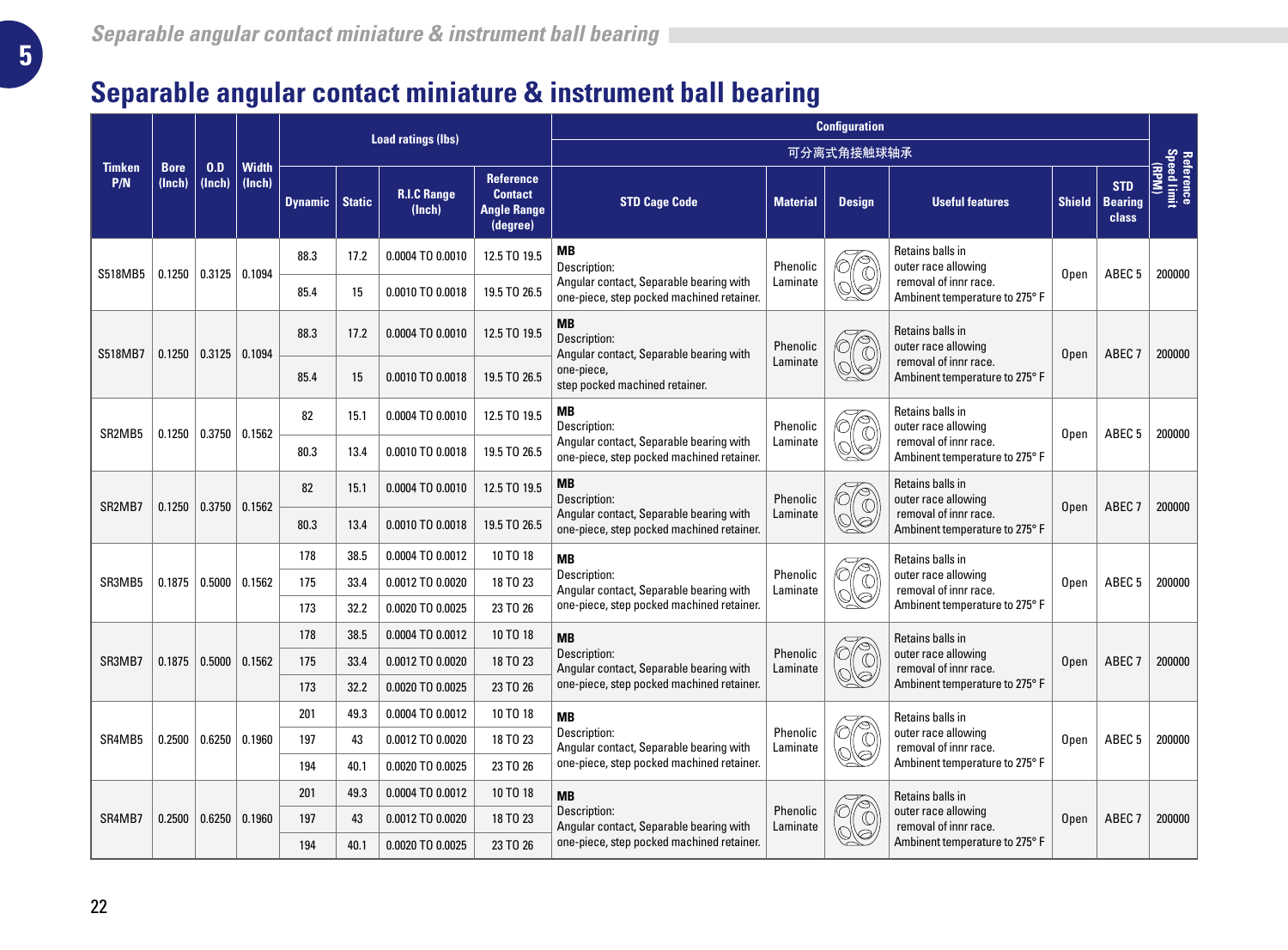# **Non-separable angular contact miniature & instrument ball bearing**

|               |             |        |              | <b>Load ratings (lbs)</b> |               |                              |                                                            | <b>Configuration</b>                                        |                      |               |                                        |               |                                       |                          |
|---------------|-------------|--------|--------------|---------------------------|---------------|------------------------------|------------------------------------------------------------|-------------------------------------------------------------|----------------------|---------------|----------------------------------------|---------------|---------------------------------------|--------------------------|
| <b>Timken</b> | <b>Bore</b> | 0.D    | <b>Width</b> |                           |               |                              |                                                            |                                                             |                      | 不可分离式角接触球轴承   |                                        |               |                                       | (Mdd)                    |
| P/N           | (Inch)      | (Inch) | (Inch)       | <b>Dynamic</b>            | <b>Static</b> | <b>R.I.C Range</b><br>(Inch) | <b>Reference Contact</b><br><b>Angle Range</b><br>(degree) | <b>STD Cage Code</b>                                        | <b>Material</b>      | <b>Design</b> | <b>Useful features</b>                 | <b>Shield</b> | <b>STD</b><br><b>Bearing</b><br>class | Reference Speed<br>Innit |
|               |             |        |              | 84.5                      | 20            | 0.0002 TO 0.0005             | 9 TO 14                                                    | M<br>Description:                                           |                      |               | Can be vacuum<br>impreanated with      |               |                                       |                          |
| S518M5        | 0.1250      | 0.3125 | 0.1094       | 88.5                      | 17.7          | 0.0005 TO 0.0009             | 14 TO 19                                                   | Angular contact, non-separable                              | Phenolic<br>Laminate |               | oil for long life.                     | Open          | ABEC <sub>5</sub>                     | 400000                   |
|               |             |        |              | 87.1                      | 16            | 0.0009 TO 0.0013             | 19 TO 22.5                                                 | bearing with one-piece<br>machined retiner.                 |                      |               | Operates at speeds<br>to 400000 RPM    |               |                                       |                          |
|               |             |        |              | 84.5                      | 20            | 0.0002 TO 0.0005             | 9 TO 14                                                    | M                                                           |                      |               | Can be vacuum                          |               |                                       |                          |
| S518M7        | 0.1250      | 0.3125 | 0.1094       | 88.5                      | 17.7          | 0.0005 TO 0.0009             | 14 TO 19                                                   | Description:<br>Angular contact, non-separable              | Phenolic<br>Laminate |               | impregnated with<br>oil for long life. | Open          | ABEC <sub>7</sub>                     | 400000                   |
|               |             |        |              | 87.1                      | 16            | 0.0009 TO 0.0013             | 19 TO 22.5                                                 | bearing with one-piece<br>machined retiner.                 |                      |               | Operates at speeds<br>to 400000 RPM    |               |                                       |                          |
|               |             |        |              | 84.5                      | 20            | 0.0002 TO 0.0005             | 9 TO 14                                                    | <b>MP</b><br>Description:                                   | Minapore             |               | High oil retention                     |               |                                       |                          |
| S518MP5       | 0.1250      | 0.3125 | 0.1094       | 88.5                      | 17.7          | 0.0005 TO 0.0009             | 14 TO 19                                                   | Angular contact, one-piece                                  | Meldin<br>8100       |               | when vacuum<br>impregnated.            | Open          | ABEC <sub>5</sub>                     | 200000                   |
|               |             |        |              | 87.1                      | 16            | 0.0009 TO 0.0013             | 19 TO 22.5                                                 | machined through hole, Porous<br>polyimide.                 | Porous<br>Plyimide   |               | Speeds up to 200000<br>RPM             |               |                                       |                          |
|               |             |        |              | 84.5                      | 20            | 0.0002 TO 0.0005             | 9 TO 14                                                    | <b>MP</b><br>Description:                                   | Minapore             |               | High oil retention                     |               |                                       |                          |
| S518MP7       | 0.1250      | 0.3125 | 0.1094       | 88.5                      | 17.7          | 0.0005 TO 0.0009             | 14 TO 19                                                   | Angular contact, one-piece<br>machined through hole, Porous | Meldin<br>8100       |               | when vacuum<br>impregnated.            | Open          | ABEC <sub>7</sub>                     | 200000                   |
|               |             |        |              | 87.1                      | 16            | 0.0009 TO 0.0013             | 19 TO 22.5                                                 | polyimide.                                                  | Porous<br>Plyimide   |               | Speeds up to 200000<br><b>RPM</b>      |               |                                       |                          |
|               |             |        |              | 84.5                      | 20            | 0.0002 TO 0.0005             | 9 TO 14                                                    | <b>MR</b>                                                   |                      |               |                                        |               |                                       |                          |
| S518MR5       | 0.1250      | 0.3125 | 0.1094       | 88.5                      | 17.7          | 0.0005 TO 0.0009             | 14 TO 19                                                   | Description:<br>Full ball complement,                       |                      |               |                                        | Open          | ABEC <sub>5</sub>                     |                          |
|               |             |        |              | 87.1                      | 16            | 0.0009 TO 0.0013             | 19 TO 22.5                                                 | No retainer used                                            |                      |               |                                        |               |                                       |                          |
|               |             |        |              | 84.5                      | 20            | 0.0002 TO 0.0005             | 9 TO 14                                                    | <b>MR</b><br>Description:                                   |                      |               |                                        |               |                                       |                          |
| S518MR7       | 0.1250      | 0.3125 | 0.1094       | 88.5                      | 17.7          | 0.0005 TO 0.0009             | 14 TO 19                                                   | Full ball complement,                                       |                      |               |                                        | Open          | ABEC <sub>7</sub>                     |                          |
|               |             |        |              | 87.1                      | 16            | 0.0009 TO 0.0013             | 19 TO 22.5                                                 | No retainer used.                                           |                      |               |                                        |               |                                       |                          |
|               |             |        |              | 84.5                      | 20            | 0.0002 TO 0.0005             | 9 TO 14                                                    | <b>MX</b>                                                   |                      |               |                                        |               |                                       |                          |
| S518MX5       | 0.1250      | 0.3125 | 0.1094       | 88.5                      | 17.7          | 0.0005 TO 0.0009             | 14 TO 19                                                   | Description:<br>One piece, machined through                 | Salox M              |               |                                        | Open          | ABEC <sub>5</sub>                     |                          |
|               |             | 87.1   | 16           | 0.0009 TO 0.0013          | 19 TO 22.5    | hole, salox M                |                                                            |                                                             |                      |               |                                        |               |                                       |                          |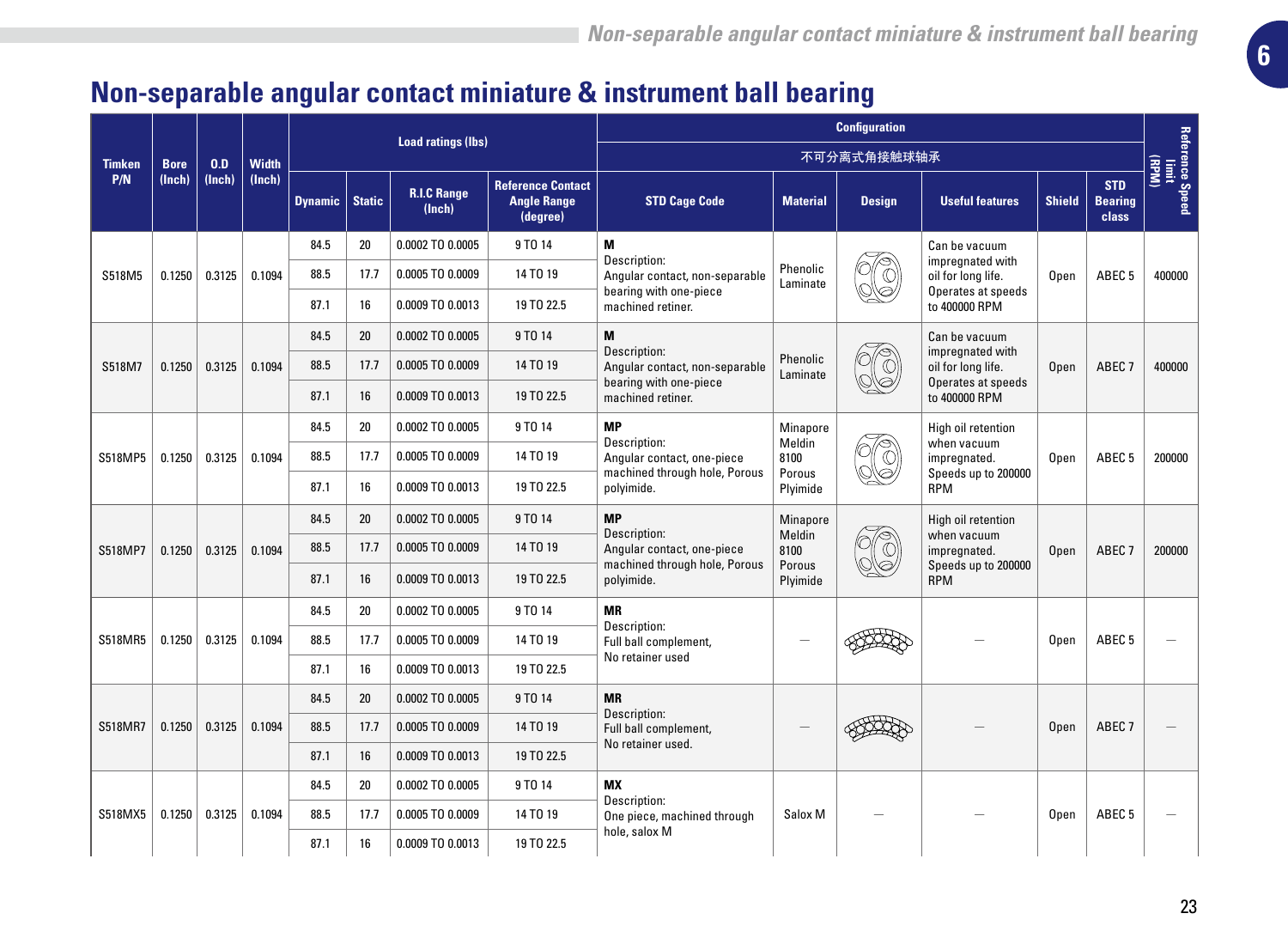|                                           |             |        |              | <b>Load ratings (lbs)</b> |                  |                              |                                                                          |                                                                                          | <b>Configuration</b>     |                                                              |                                                              |                   |                                              |                          |
|-------------------------------------------|-------------|--------|--------------|---------------------------|------------------|------------------------------|--------------------------------------------------------------------------|------------------------------------------------------------------------------------------|--------------------------|--------------------------------------------------------------|--------------------------------------------------------------|-------------------|----------------------------------------------|--------------------------|
| <b>Timken</b>                             | <b>Bore</b> | 0.D    | <b>Width</b> |                           |                  |                              |                                                                          |                                                                                          |                          | 不可分离式角接触球轴承                                                  |                                                              |                   |                                              | (Md)                     |
| P/N                                       | (Inch)      | (Inch) | (Inch)       | <b>Dynamic</b>            | <b>Static</b>    | <b>R.I.C Range</b><br>(Inch) | <b>Reference Contact</b><br><b>Angle Range</b><br>(degree)               | <b>STD Cage Code</b>                                                                     | <b>Material</b>          | <b>Design</b>                                                | <b>Useful features</b>                                       | <b>Shield</b>     | <b>STD</b><br><b>Bearing</b><br><b>class</b> | Reference Speed<br>limit |
|                                           |             |        |              | 84.5                      | 20               | 0.0002 TO 0.0005             | 9 TO 14                                                                  | <b>MX</b>                                                                                |                          |                                                              |                                                              |                   |                                              |                          |
| S518MX7                                   | 0.1250      | 0.3125 | 0.1094       | 88.5                      | 17.7             | 0.0005 TO 0.0009             | 14 TO 19                                                                 | Description:<br>One piece, machined through                                              | Salox M                  |                                                              |                                                              | Open              | ABEC <sub>7</sub>                            |                          |
|                                           |             |        |              | 87.1                      | 16               | 0.0009 TO 0.0013             | 19 TO 22.5                                                               | hole, salox M                                                                            |                          |                                                              |                                                              |                   |                                              |                          |
|                                           |             |        |              | 98.2                      | 24.2             | 0.0002 TO 0.0005             | 11 TO 17                                                                 | M                                                                                        |                          |                                                              | Can be vacuum                                                |                   |                                              |                          |
| SR <sub>2M5</sub>                         | 0.1250      | 0.3750 | 0.1562       | 96.5                      | 21.4             | 0.0005 TO 0.0009             | 17 TO 23                                                                 | Description:<br>Angular contact, non-separable<br>bearing with one-piece                 | Phenolic<br>Laminate     |                                                              | impregnated with<br>oil for long life.<br>Operates at speeds | Open              | ABEC <sub>5</sub>                            | 400000                   |
|                                           |             |        |              | 94.6                      | 19.4             | 0.0009 TO 0.0013             | 23 TO 28                                                                 | machined retiner.                                                                        |                          |                                                              | to 400000 RPM                                                |                   |                                              |                          |
| SR <sub>2</sub> M <sub>7</sub><br>0.1250  |             |        |              | 98.2                      | 24.2             | 0.0002 TO 0.0005             | 11 TO 17                                                                 | M                                                                                        |                          |                                                              | Can be vacuum                                                |                   |                                              |                          |
|                                           | 0.3750      | 0.1562 | 96.5         | 21.4                      | 0.0005 TO 0.0009 | 17 TO 23                     | Description:<br>Angular contact, non-separable<br>bearing with one-piece | Phenolic<br>Laminate                                                                     |                          | impregnated with<br>oil for long life.<br>Operates at speeds | Open                                                         | ABEC <sub>7</sub> | 400000                                       |                          |
|                                           |             |        |              | 94.6                      | 19.4             | 0.0009 TO 0.0013             | 23 TO 28                                                                 | machined retiner.                                                                        |                          |                                                              | to 400000 RPM                                                |                   |                                              |                          |
|                                           |             |        |              | 98.2                      | 24.2             | 0.0002 TO 0.0005             | 11 TO 17                                                                 | <b>MP</b><br>Description:<br>Angular contact, one-piece<br>machined through hole, Porous | Minapore                 |                                                              | High oil retention                                           |                   |                                              |                          |
| SR <sub>2</sub> MP <sub>5</sub>           | 0.1250      | 0.3750 | 0.1562       | 96.5                      | 21.4             | 0.0005 TO 0.0009             | 17 TO 23                                                                 |                                                                                          | Meldin<br>8100<br>Porous |                                                              | when vacuum<br>impregnated.<br>Speeds up to 200000           | Open              | ABEC <sub>5</sub>                            | 200000                   |
|                                           |             |        |              | 94.6                      | 19.4             | 0.0009 TO 0.0013             | 23 TO 28                                                                 | polyimide.                                                                               | Plyimide                 |                                                              | RPM                                                          |                   |                                              |                          |
|                                           |             |        |              | 98.2                      | 24.2             | 0.0002 TO 0.0005             | 11 TO 17                                                                 | <b>MP</b>                                                                                | Minapore                 |                                                              | High oil retention                                           |                   |                                              |                          |
| SR2MP7                                    | 0.1250      | 0.3750 | 0.1562       | 96.5                      | 21.4             | 0.0005 TO 0.0009             | 17 TO 23                                                                 | Description:<br>Angular contact, one-piece<br>machined through hole, Porous              | Meldin<br>8100<br>Porous |                                                              | when vacuum<br>impregnated.<br>Speeds up to 200000           | Open              | ABEC <sub>7</sub>                            | 200000                   |
|                                           |             |        |              | 94.6                      | 19.4             | 0.0009 TO 0.0013             | 23 TO 28                                                                 | polyimide.                                                                               | Plyimide                 |                                                              | <b>RPM</b>                                                   |                   |                                              |                          |
| SR <sub>2</sub> MR <sub>5</sub><br>0.1250 |             |        | 98.2         | 24.2                      | 0.0002 TO 0.0005 | 11 TO 17                     | <b>MR</b>                                                                |                                                                                          |                          |                                                              |                                                              |                   |                                              |                          |
|                                           |             | 0.3750 | 0.1562       | 96.5                      | 21.4             | 0.0005 TO 0.0009             | 17 TO 23                                                                 | Description:<br>Full ball complement,                                                    |                          |                                                              | Open                                                         | ABEC <sub>5</sub> |                                              |                          |
|                                           |             |        | 94.6         | 19.4                      | 0.0009 TO 0.0013 | 23 TO 28                     | No retainer used.                                                        |                                                                                          |                          |                                                              |                                                              |                   |                                              |                          |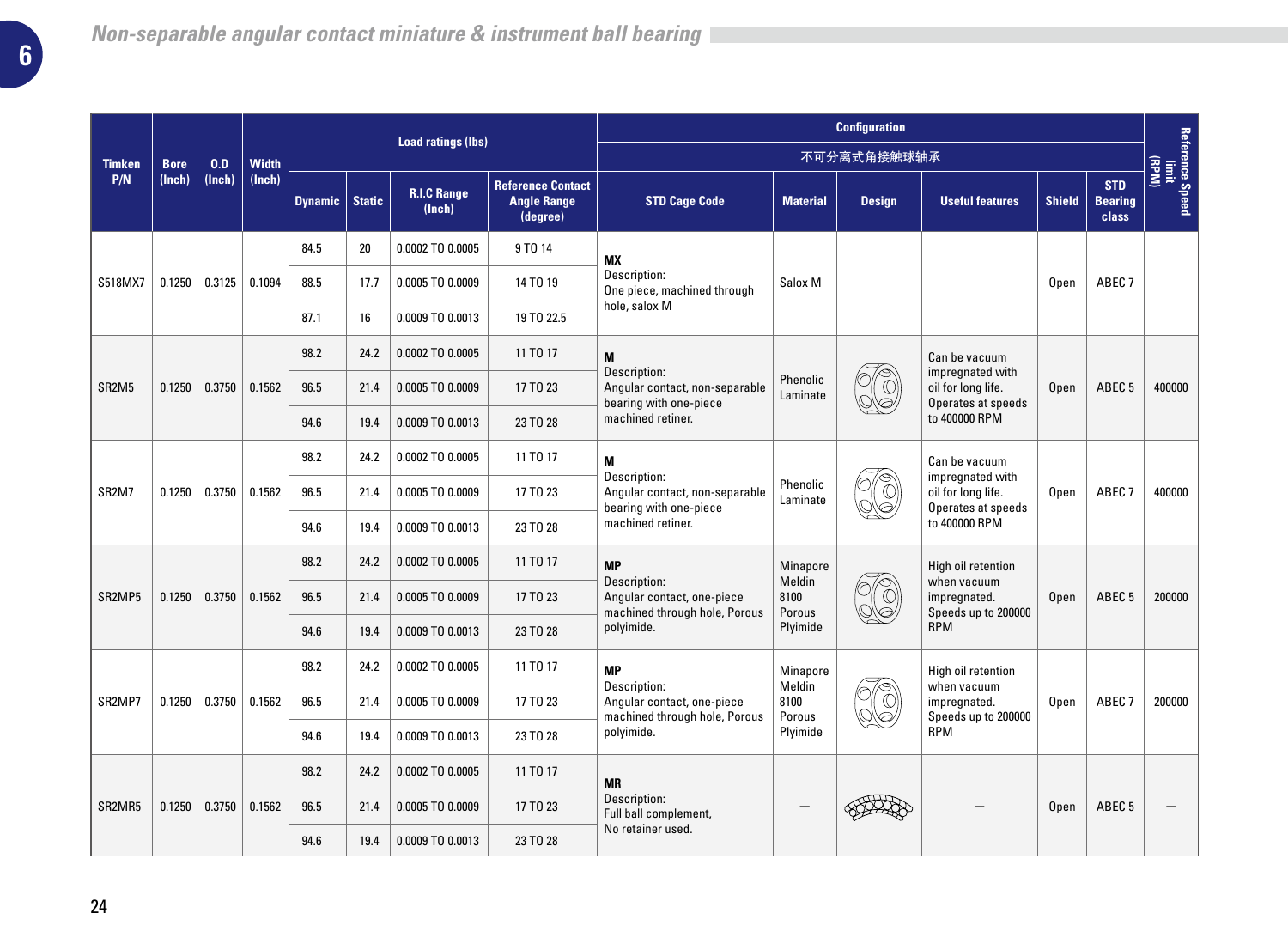|                                 |             |        |              | <b>Load ratings (lbs)</b> |      |                              |                                                            |                                                              | <b>Configuration</b> |               |                                          |               |                                       |                          |
|---------------------------------|-------------|--------|--------------|---------------------------|------|------------------------------|------------------------------------------------------------|--------------------------------------------------------------|----------------------|---------------|------------------------------------------|---------------|---------------------------------------|--------------------------|
| <b>Timken</b>                   | <b>Bore</b> | 0.D    | <b>Width</b> |                           |      |                              |                                                            |                                                              |                      | 不可分离式角接触球轴承   |                                          |               |                                       | (MdB)                    |
| P/N                             | (lnch)      | (Inch) | (Inch)       | Dynamic   Static          |      | <b>R.I.C Range</b><br>(Inch) | <b>Reference Contact</b><br><b>Angle Range</b><br>(degree) | <b>STD Cage Code</b>                                         | <b>Material</b>      | <b>Design</b> | <b>Useful features</b>                   | <b>Shield</b> | <b>STD</b><br><b>Bearing</b><br>class | Reference Speed<br>Innit |
|                                 |             |        |              | 98.2                      | 24.2 | 0.0002 TO 0.0005             | 11 TO 17                                                   | <b>MR</b>                                                    |                      |               |                                          |               |                                       |                          |
| SR <sub>2</sub> MR <sub>7</sub> | 0.1250      | 0.3750 | 0.1562       | 96.5                      | 21.4 | 0.0005 TO 0.0009             | 17 TO 23                                                   | Description:<br>Full ball complement,                        |                      |               |                                          | Open          | ABEC <sub>7</sub>                     | $\overline{\phantom{0}}$ |
|                                 |             |        |              | 94.6                      | 19.4 | 0.0009 TO 0.0013             | 23 TO 28                                                   | No retainer used.                                            |                      |               |                                          |               |                                       |                          |
|                                 |             |        |              | 98.2                      | 24.2 | 0.0002 TO 0.0005             | 11 TO 17                                                   | <b>MX</b>                                                    |                      |               |                                          |               |                                       |                          |
| SR <sub>2</sub> M <sub>X5</sub> | 0.1250      | 0.3750 | 0.1562       | 96.5                      | 21.4 | 0.0005 TO 0.0009             | 17 TO 23                                                   | Description:<br>One piece, machined through<br>hole, salox M | Salox <sub>M</sub>   |               |                                          | Open          | ABEC <sub>5</sub>                     |                          |
|                                 |             |        |              | 94.6                      | 19.4 | 0.0009 TO 0.0013             | 23 TO 28                                                   |                                                              |                      |               |                                          |               |                                       |                          |
|                                 |             |        |              | 98.2                      | 24.2 | 0.0002 TO 0.0005             | 11 TO 17                                                   | <b>MX</b><br>Description:<br>One piece, machined through     |                      |               |                                          |               |                                       |                          |
| SR <sub>2</sub> M <sub>X7</sub> | 0.1250      | 0.3750 | 0.1562       | 96.5                      | 21.4 | 0.0005 TO 0.0009             | 17 TO 23                                                   |                                                              | Salox M              |               |                                          | Open          | ABEC <sub>7</sub>                     | $\overline{\phantom{0}}$ |
|                                 |             |        |              | 94.6                      | 19.4 | 0.0009 TO 0.0013             | 23 TO 28                                                   | hole, salox M                                                |                      |               |                                          |               |                                       |                          |
|                                 |             |        |              | 222                       | 64.5 | 0.0002 TO 0.0005             | 7 TO 11.5                                                  | M<br>Description:<br>Angular contact, non-separable          |                      |               |                                          |               |                                       |                          |
|                                 |             |        |              | 219                       | 59   | 0.0005 TO 0.0009             | 11.5 TO 15.5                                               |                                                              |                      |               | Can be vacuum                            |               |                                       |                          |
| SR4M5                           | 0.2500      | 0.6250 |              | 217                       | 54.4 | 0.0009 TO 0.0013             | 15.5 TO 18.5                                               |                                                              | Phenolic             |               | impregnated with                         |               | ABEC <sub>5</sub>                     | 400000                   |
|                                 |             |        | 0.1960       | 215                       | 50.8 | 0.0013 TO 0.0017             | 18.5 TO 21.5                                               | bearing with one-piece<br>machined                           | Laminate             |               | oil for long life.<br>Operates at speeds | Open          |                                       |                          |
|                                 |             |        |              | 213                       | 47.7 | 0.0017 TO 0.0021             | 21.5 TO 23.5                                               | retiner.                                                     |                      |               | to 400000 RPM                            |               |                                       |                          |
|                                 |             |        |              | 210                       | 45.1 | 0.0021 TO 0.0025             | 23.5 TO 26                                                 |                                                              |                      |               |                                          |               |                                       |                          |
|                                 |             |        |              | 222                       | 64.5 | 0.0002 TO 0.0005             | 7 TO 11.5                                                  |                                                              |                      |               |                                          |               |                                       |                          |
|                                 |             |        |              | 219                       | 59   | 0.0005 TO 0.0009             | 11.5 TO 15.5                                               | M                                                            |                      |               | Can be vacuum                            |               |                                       |                          |
| SR4M7                           | 0.2500      | 0.6250 | 0.1960       | 217                       | 54.4 | 0.0009 TO 0.0013             | 15.5 TO 18.5                                               | Description:                                                 | Phenolic             |               | impregnated with<br>oil for long life.   |               | ABEC <sub>7</sub>                     | 400000                   |
|                                 |             |        |              | 215                       | 50.8 | 0.0013 TO 0.0017             | 18.5 TO 21.5                                               | Angular contact, non-separable<br>bearing with one-piece     | Laminate             |               | Operates at speeds                       | Open          |                                       |                          |
|                                 |             |        |              | 213                       | 47.7 | 0.0017 TO 0.0021             | 21.5 TO 23.5                                               | machined retiner.                                            |                      |               | to 400000 RPM                            |               |                                       |                          |
|                                 |             |        |              | 210                       | 45.1 | 0.0021 TO 0.0025             | 23.5 TO 26                                                 |                                                              |                      |               |                                          |               |                                       |                          |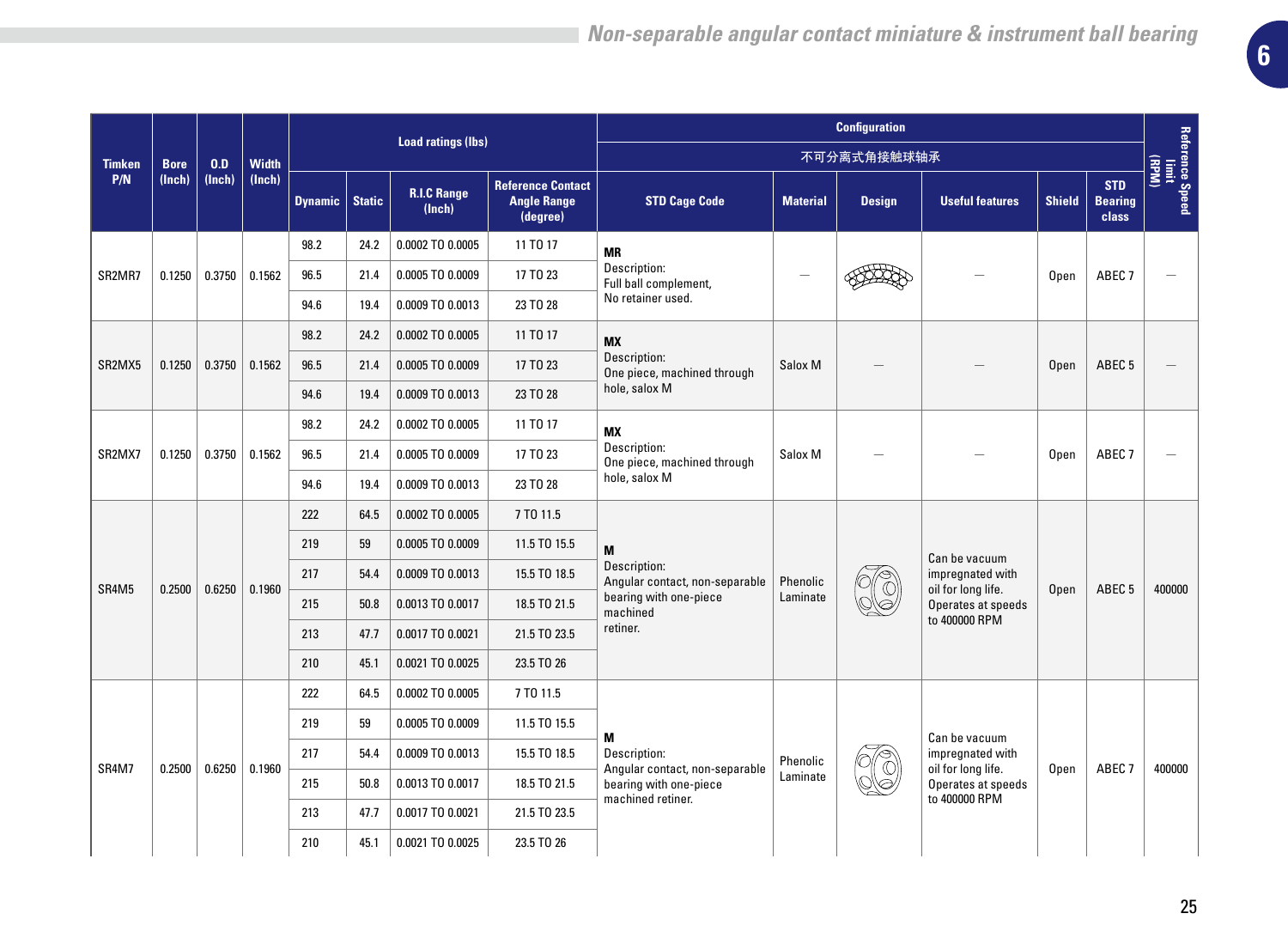|               |             |        |              | <b>Load ratings (lbs)</b> |               |                              |                                                            |                                                                                                        |                    | <b>Configuration</b> |                                     |               |                                       |                          |
|---------------|-------------|--------|--------------|---------------------------|---------------|------------------------------|------------------------------------------------------------|--------------------------------------------------------------------------------------------------------|--------------------|----------------------|-------------------------------------|---------------|---------------------------------------|--------------------------|
| <b>Timken</b> | <b>Bore</b> | 0.D    | <b>Width</b> |                           |               |                              |                                                            |                                                                                                        |                    | 不可分离式角接触球轴承          |                                     |               |                                       | (MdB)                    |
| P/N           | (Inch)      | (Inch) | (Inch)       | <b>Dynamic</b>            | <b>Static</b> | <b>R.I.C Range</b><br>(Inch) | <b>Reference Contact</b><br><b>Angle Range</b><br>(degree) | <b>STD Cage Code</b>                                                                                   | <b>Material</b>    | <b>Design</b>        | <b>Useful features</b>              | <b>Shield</b> | <b>STD</b><br><b>Bearing</b><br>class | Reference Speed<br>Innit |
|               |             |        |              | 222                       | 64.5          | 0.0002 TO 0.0005             | 7 TO 11.5                                                  |                                                                                                        |                    |                      |                                     |               |                                       |                          |
|               |             |        |              | 219                       | 59            | 0.0005 TO 0.0009             | 11.5 TO 15.5                                               | <b>MP</b>                                                                                              |                    |                      | High oil retention                  |               |                                       |                          |
| SR4MP5        | 0.2500      | 0.6250 | 0.1960       | 217                       | 54.4          | 0.0009 TO 0.0013             | 15.5 TO 18.5                                               | Description:<br>Angular contact, one-piece<br>machined through hole, Porous<br>polyimide.              | Minapore<br>Meldin |                      | when vacuum                         |               |                                       |                          |
|               |             |        |              | 215                       | 50.8          | 0.0013 TO 0.0017             | 18.5 TO 21.5                                               |                                                                                                        | 8100<br>Porous     |                      | impregnated.<br>Speeds up to 200000 | Open          | ABEC <sub>5</sub>                     | 200000                   |
|               |             |        |              | 213                       | 47.7          | 0.0017 TO 0.0021             | 21.5 TO 23.5                                               |                                                                                                        | Plyimide           |                      | <b>RPM</b>                          |               |                                       |                          |
|               |             |        |              | 210                       | 45.1          | 0.0021 TO 0.0025             | 23.5 TO 26                                                 |                                                                                                        |                    |                      |                                     |               |                                       |                          |
|               |             |        |              | 222                       | 64.5          | 0.0002 TO 0.0005             | 7 TO 11.5                                                  | <b>MP</b><br>Description:<br>Angular contact, one-piece<br>machined through hole, Porous<br>polyimide. |                    |                      |                                     |               |                                       |                          |
|               |             |        |              | 219                       | 59            | 0.0005 TO 0.0009             | 11.5 TO 15.5                                               |                                                                                                        |                    |                      |                                     |               |                                       |                          |
|               |             | 0.6250 |              | 217                       | 54.4          | 0.0009 TO 0.0013             | 15.5 TO 18.5                                               |                                                                                                        | Minapore<br>Meldin |                      | High oil retention<br>when vacuum   |               |                                       |                          |
| SR4MP7        | 0.2500      |        | 0.1960       | 215                       | 50.8          | 0.0013 TO 0.0017             | 18.5 TO 21.5                                               |                                                                                                        | 8100<br>Porous     |                      | impregnated.<br>Speeds up to 200000 | Open          | ABEC <sub>7</sub>                     | 200000                   |
|               |             |        |              | 213                       | 47.7          | 0.0017 TO 0.0021             | 21.5 TO 23.5                                               |                                                                                                        | Plyimide           |                      | <b>RPM</b>                          |               |                                       |                          |
|               |             |        |              | 210                       | 45.1          | 0.0021 TO 0.0025             | 23.5 TO 26                                                 |                                                                                                        |                    |                      |                                     |               |                                       |                          |
|               |             |        |              | 222                       | 64.5          | 0.0002 TO 0.0005             | 7 TO 11.5                                                  |                                                                                                        |                    |                      |                                     |               |                                       |                          |
|               |             |        |              | 219                       | 59            | 0.0005 TO 0.0009             | 11.5 TO 15.5                                               |                                                                                                        |                    |                      |                                     |               |                                       |                          |
|               |             |        |              | 217                       | 54.4          | 0.0009 TO 0.0013             | 15.5 TO 18.5                                               | <b>MR</b><br>Description:                                                                              |                    |                      |                                     |               |                                       |                          |
| SR4MR5        | 0.2500      | 0.6250 | 0.1960       | 215                       | 50.8          | 0.0013 TO 0.0017             | 18.5 TO 21.5                                               | Full ball complement,<br>No retainer used.                                                             |                    |                      |                                     | Open          | ABEC <sub>5</sub>                     |                          |
|               |             |        |              | 213                       | 47.7          | 0.0017 TO 0.0021             | 21.5 TO 23.5                                               |                                                                                                        |                    |                      |                                     |               |                                       |                          |
|               |             |        |              | 210                       | 45.1          | 0.0021 TO 0.0025             | 23.5 TO 26                                                 |                                                                                                        |                    |                      |                                     |               |                                       |                          |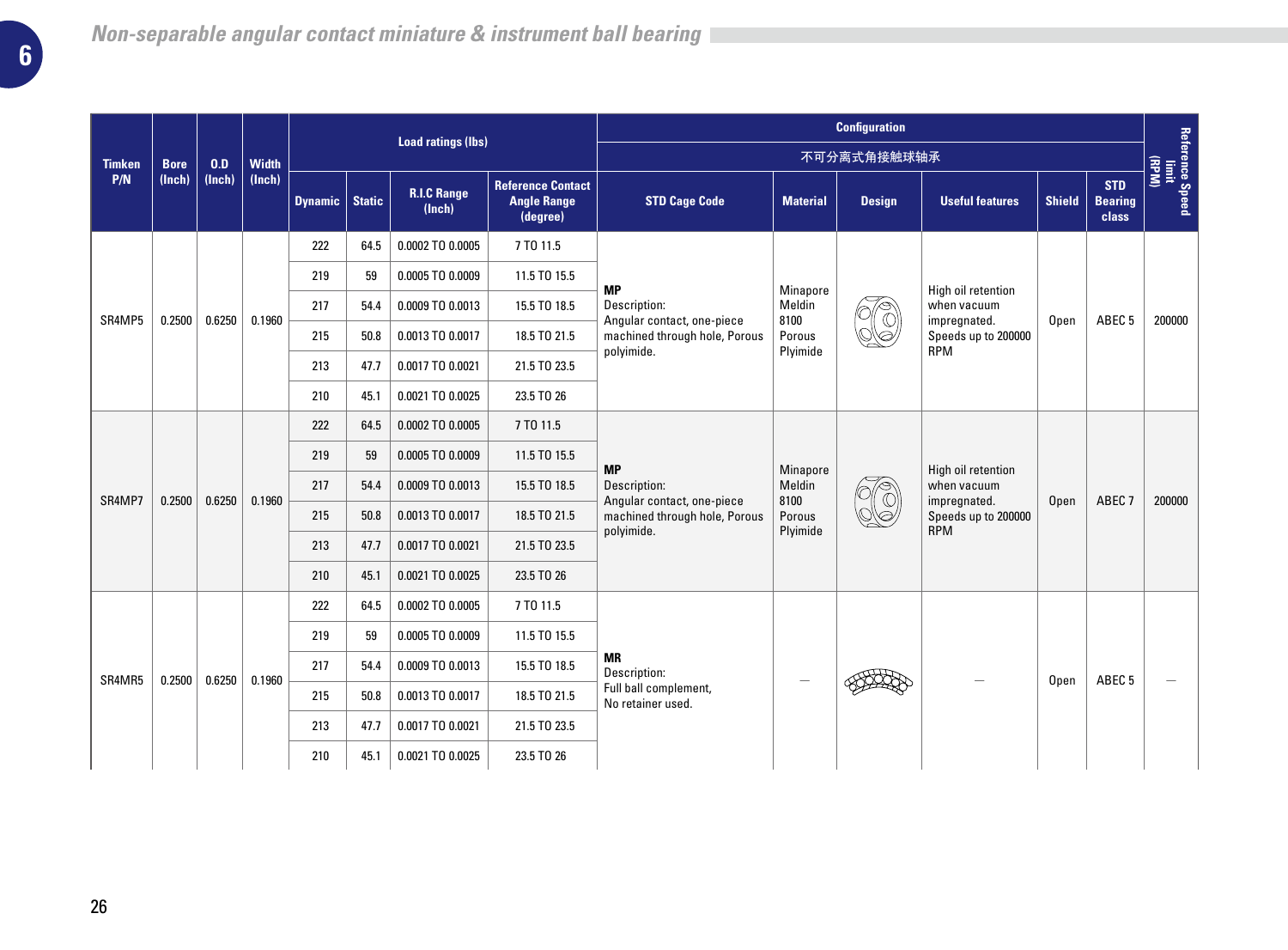|               |             |        |              | <b>Load ratings (lbs)</b> |      |                              |                                                            |                                                                         | <b>Configuration</b> |               |                        |               |                                       |                                    |
|---------------|-------------|--------|--------------|---------------------------|------|------------------------------|------------------------------------------------------------|-------------------------------------------------------------------------|----------------------|---------------|------------------------|---------------|---------------------------------------|------------------------------------|
| <b>Timken</b> | <b>Bore</b> | 0.D    | <b>Width</b> |                           |      |                              |                                                            |                                                                         |                      | 不可分离式角接触球轴承   |                        |               |                                       | (RPM)                              |
| P/N           | (Inch)      | (Inch) | (Inch)       | Dynamic   Static          |      | <b>R.I.C Range</b><br>(Inch) | <b>Reference Contact</b><br><b>Angle Range</b><br>(degree) | <b>STD Cage Code</b>                                                    | <b>Material</b>      | <b>Design</b> | <b>Useful features</b> | <b>Shield</b> | <b>STD</b><br><b>Bearing</b><br>class | Reference Speed<br>Reference Speed |
|               |             |        |              | 222                       | 64.5 | 0.0002 TO 0.0005             | 7 TO 11.5                                                  |                                                                         |                      |               |                        |               |                                       |                                    |
|               |             |        |              | 219                       | 59   | 0.0005 TO 0.0009             | 11.5 TO 15.5                                               |                                                                         |                      |               |                        |               |                                       |                                    |
| SR4MR7        |             |        | 0.1960       | 217                       | 54.4 | 0.0009 TO 0.0013             | 15.5 TO 18.5                                               | <b>MR</b><br>Description:<br>Full ball complement,<br>No retainer used. |                      |               |                        |               | ABEC <sub>7</sub>                     |                                    |
|               | 0.2500      | 0.6250 |              | 215                       | 50.8 | 0.0013 TO 0.0017             | 18.5 TO 21.5                                               |                                                                         |                      |               |                        | Open          |                                       |                                    |
|               |             |        |              | 213                       | 47.7 | 0.0017 TO 0.0021             | 21.5 TO 23.5                                               |                                                                         |                      |               |                        |               |                                       |                                    |
|               |             |        |              | 210                       | 45.1 | 0.0021 TO 0.0025             | 23.5 TO 26                                                 |                                                                         |                      |               |                        |               |                                       |                                    |
|               |             |        |              | 222                       | 64.5 | 0.0002 TO 0.0005             | 7 TO 11.5                                                  | МX<br>Description:<br>One piece, machined through<br>hole, salox M      |                      |               |                        |               |                                       |                                    |
|               |             |        |              | 219                       | 59   | 0.0005 TO 0.0009             | 11.5 TO 15.5                                               |                                                                         |                      |               |                        |               |                                       |                                    |
| SR4MX5        | 0.2500      | 0.6250 | 0.1960       | 217                       | 54.4 | 0.0009 TO 0.0013             | 15.5 TO 18.5                                               |                                                                         | Salox M              |               |                        |               |                                       |                                    |
|               |             |        |              | 215                       | 50.8 | 0.0013 TO 0.0017             | 18.5 TO 21.5                                               |                                                                         |                      |               |                        | Open          | ABEC <sub>5</sub>                     |                                    |
|               |             |        |              | 213                       | 47.7 | 0.0017 TO 0.0021             | 21.5 TO 23.5                                               |                                                                         |                      |               |                        |               |                                       |                                    |
|               |             |        |              | 210                       | 45.1 | 0.0021 TO 0.0025             | 23.5 TO 26                                                 |                                                                         |                      |               |                        |               |                                       |                                    |
|               |             |        |              | 222                       | 64.5 | 0.0002 TO 0.0005             | 7 TO 11.5                                                  |                                                                         |                      |               |                        |               |                                       |                                    |
|               |             |        |              | 219                       | 59   | 0.0005 TO 0.0009             | 11.5 TO 15.5                                               |                                                                         |                      |               |                        |               |                                       |                                    |
|               |             |        | 0.1960       | 217                       | 54.4 | 0.0009 TO 0.0013             | 15.5 TO 18.5                                               | <b>MX</b><br>Description:                                               | Salox M              |               |                        |               |                                       |                                    |
| SR4MX7        | 0.2500      | 0.6250 |              | 215                       | 50.8 | 0.0013 TO 0.0017             | 18.5 TO 21.5                                               | One piece, machined through<br>hole, salox M                            |                      |               |                        | Open          | ABEC <sub>7</sub>                     | -                                  |
|               |             |        |              | 213                       | 47.7 | 0.0017 TO 0.0021             | 21.5 TO 23.5                                               |                                                                         |                      |               |                        |               |                                       |                                    |
|               |             |        |              | 210                       | 45.1 | 0.0021 TO 0.0025             | 23.5 TO 26                                                 |                                                                         |                      |               |                        |               |                                       |                                    |